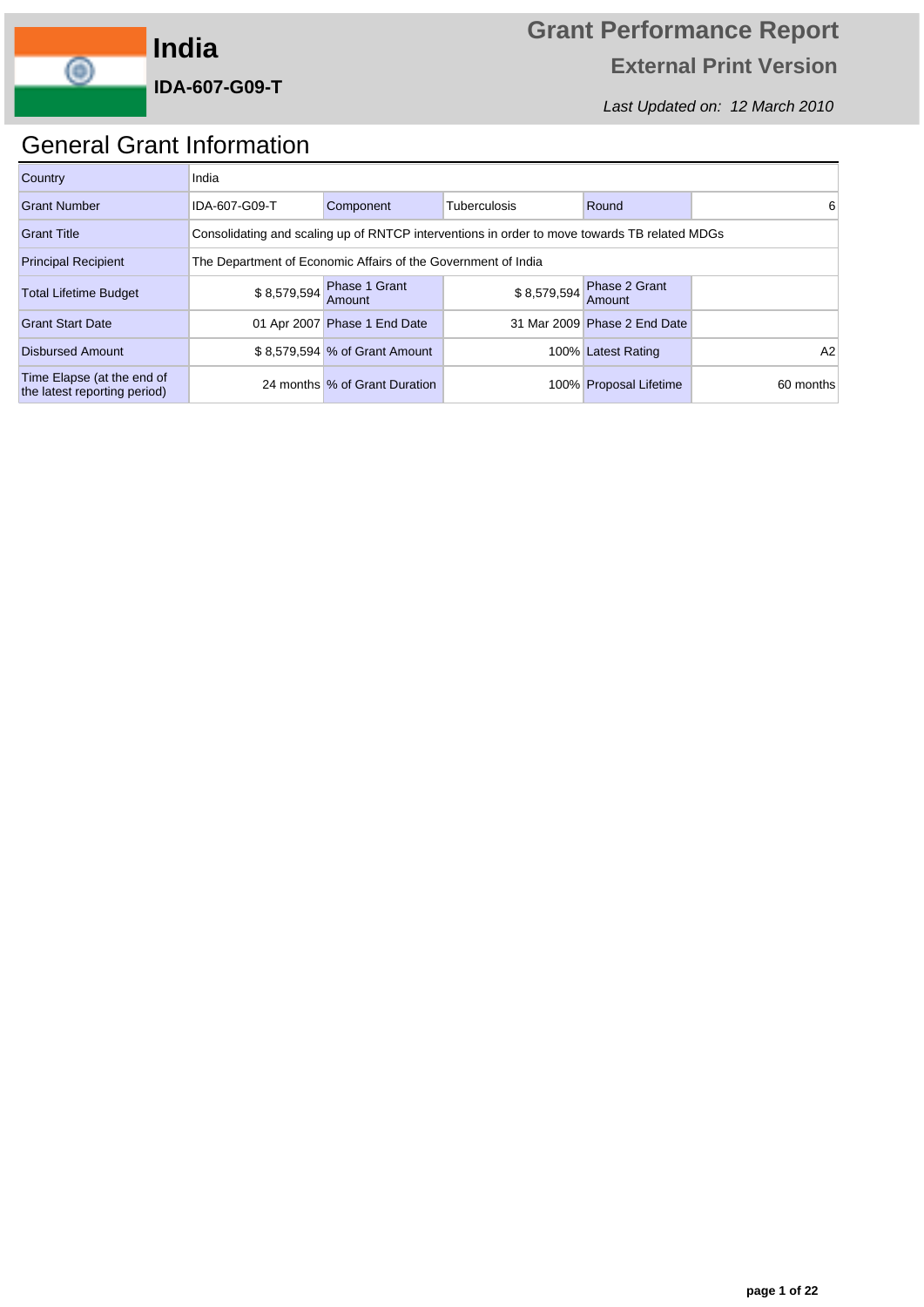### Last Updated on: 12 March 2010

### **IDA-607-G09-T**

### **New GPR Report - Table of Contents**

#### (For ExternalVersion)

### **1. Program Description and Contextual Information**

- 1.1. Program Description Summary
- 1.2. Country Latest Statistics

1.3. Comments on Key Discrepancies between Approved Proposal and Grant Agreement

- 1.4. Initial Assessment of Principal Recipient
- 1.5. Conditions Precedent

#### **2. Key Grant Performance Information**

- 2.1. Program Goals, Impact and Outcome Indicators
- 2.2. Programmatic Performance
	- 2.2.1. Reporting Periods
	- 2.2.2. Program Objectives, Service Delivery Areas and Indicators
	- 2.2.3. Cumulative Progress To Date
- 2.3. Financial Performance
	- 2.3.1. Grant Financial Key Performance Indicators (KPIs)
	- 2.3.2. Program Budget
	- 2.3.3. Program Expenditures
	- 2.3.4. Graph Cumulative Program Budget, Expenditures and Disbursement to Date
	- 2.3.5. Summary of Financial Accountability Issues from PR Annual Audit Report
- 2.4. Progress Update and Disbursement Information
- 2.5. Contextual Information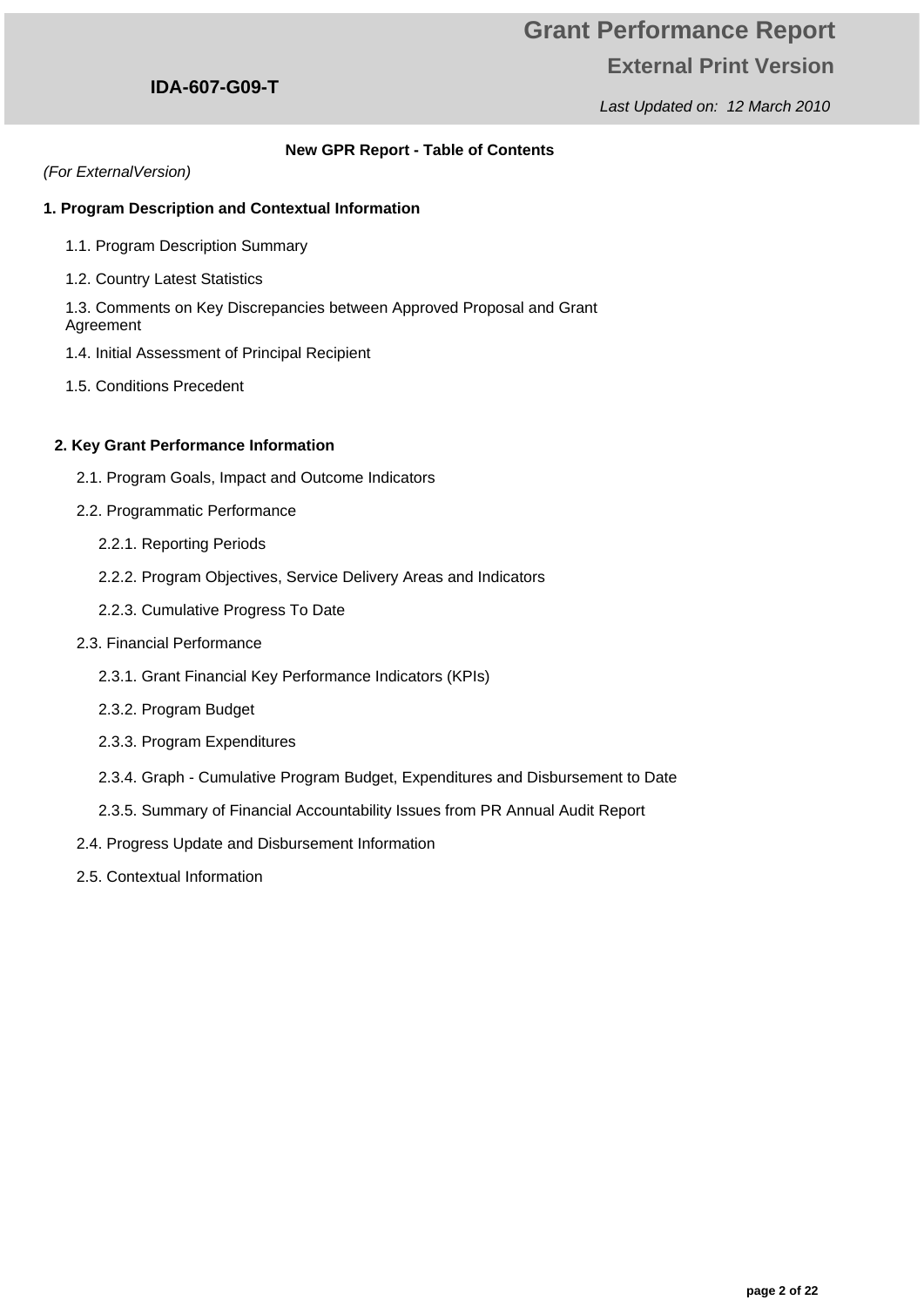Last Updated on: 12 March 2010

### **IDA-607-G09-T**

## 1. Program Description and Contextual Information

#### **1.1. Program Description Summary**

TB is one of the deadliest and most devastating health burdens India has known over the past decades. Globally, India ranks first in terms of absolute numbers of cases. But TB incidence is now estimated to be declining. The program supported by this grant aims to consolidate India's Revised National TB Control Program services and improve their quality; expand and increase the reach of the Revised National TB Control Program; introduce DOTS-Plus in a phased manner; train and involve private practitioners in the delivery of DOTS in order to improve the availability and quality of TB control services through a sustainable public-private mix approach, and contribute to measuring the Revised National TB Control Program's impact in relation to the TB targets in the Millennium Development Goals. In 2009 the grant was consolidated with IDA-202- G03-T and IDA-405-G08-T under Rolling Continuation Channel funding.

#### **1.2. Country Latest Statistics**

| Background and Health Spending                   | Estimate               | Year     | Source                                                                                                                                                |
|--------------------------------------------------|------------------------|----------|-------------------------------------------------------------------------------------------------------------------------------------------------------|
| (Total population (in 1000s)                     | 1,214,464              | 2010     | United Nations. World Population Prospects:<br>The 2008 Revision                                                                                      |
| (Pop age 0-4 (in 1000s)                          | 125,648                | 2010     | United Nations. World Population Prospects:<br>The 2008 Revision                                                                                      |
| (Pop age 15-49 (in 1000s                         | 647,003                | 2010     | United Nations. World Population Prospects:<br>The 2008 Revision                                                                                      |
| (\$GNI per capita, Atlas method (current US      | 950                    | 2007     | World Bank. World Development Indicators<br>database (http://devdata.worldbank.org/data-<br>query/) accessed on November 17, 2008                     |
| Income level                                     | Lower middle<br>income | 2007     | World Bank. World Development Indicators<br>database (http://devdata.worldbank.org/data-<br>query/) accessed on November 17, 2008                     |
| (Under-5 mortality rate (per 1000                | 76                     | 2006     | WHO. World Health Statistics 2008<br>(http://www.who.int/whosis/whostat/EN WHS08<br>Full.pdf) accessed on 30 May 2008                                 |
| (Physicians (number                              | 645,825                | 2004     | WHO. World Health Statistics 2008<br>(http://www.who.int/whosis/whostat/EN WHS08<br>Full.pdf) accessed on 30 May 2008                                 |
| (Nursing and midwifery personnel (number         | 1,372,059              | 2004     | WHO. World Health Statistics 2008<br>(http://www.who.int/whosis/whostat/EN WHS08<br>Full.pdf) accessed on 30 May 2008                                 |
| (Total health expenditure per capita (USD        | 36                     | 2005     | WHO. World Health Statistics 2008<br>(http://www.who.int/whosis/whostat/EN WHS08<br>_Full.pdf) accessed on 30 May 2008                                |
| (Human Development Index (HDI                    | Medium                 | 2006     | UNDP. Human Development Indices: A<br>statistical update 2008<br>(http://hdr.undp.org/en/media/HDI_2008_EN_C<br>ontent.pdf) accessed on 30 March 2009 |
| <b>Tuberculosis</b>                              | Estimate               | Year     | Source                                                                                                                                                |
| (TB prevalence, all forms (number                | 3,304,976              | 2007     | WHO. Global tuberculosis control:<br>epidemiology, strategy, financing: WHO report<br>.2009                                                           |
| (TB incidence, all forms (number                 | 1,961,825              | 2007     | WHO. Global tuberculosis control:<br>epidemiology, strategy, financing: WHO report<br>.2009                                                           |
| (TB mortality, all forms (number                 | 331,268                | 2007     | WHO. Global tuberculosis control:<br>epidemiology, strategy, financing: WHO report<br>.2009                                                           |
| (TB incidence, smear-positive (number            | 872,514                | 2007     | WHO. Global tuberculosis control:<br>epidemiology, strategy, financing: WHO report<br>.2009                                                           |
| New smear-positive TB cases detected and treated | 534,121                | end 2009 | Global Fund-supported programs, end 2009<br>results                                                                                                   |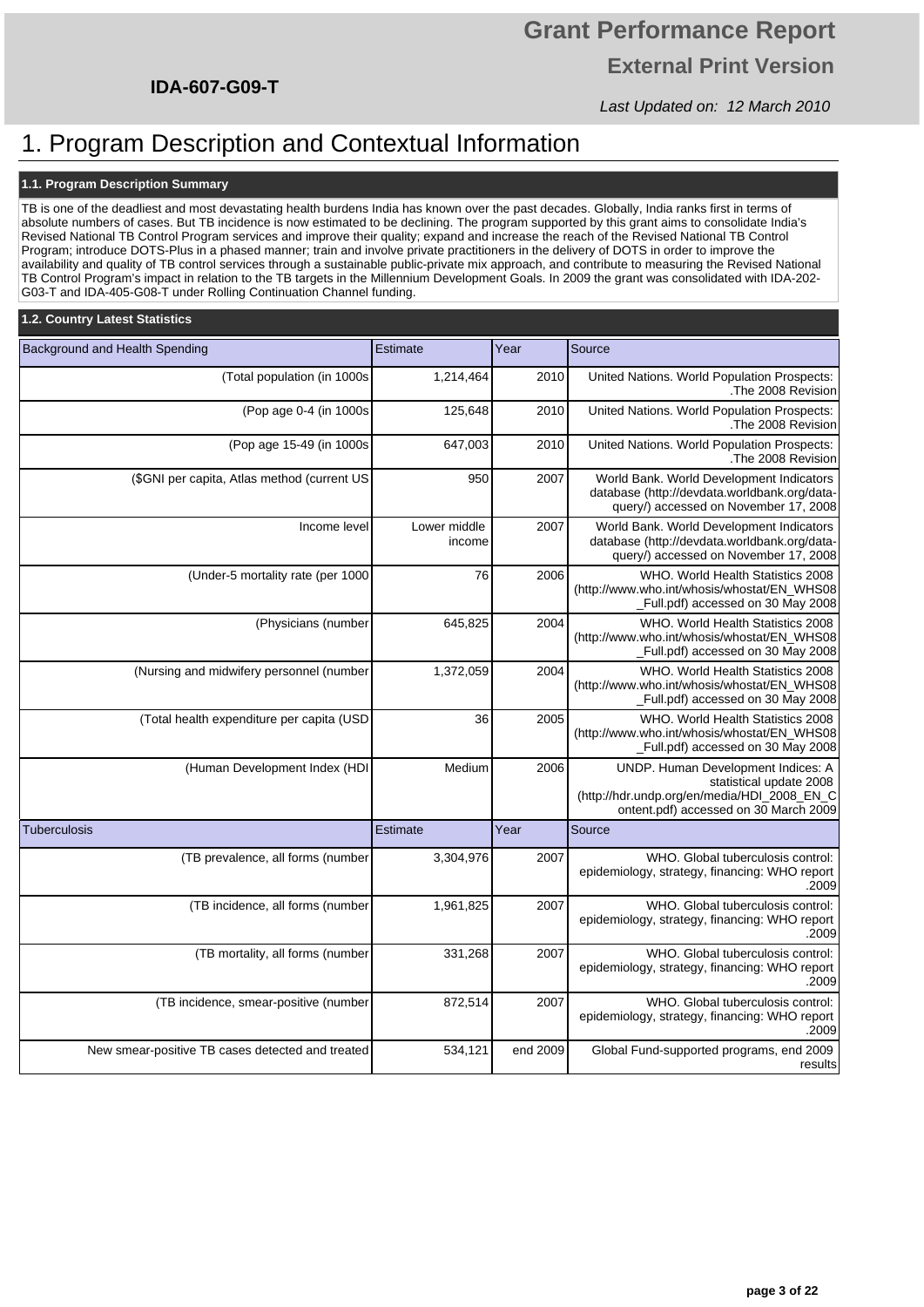# **Grant Performance Report External Print Version**

Last Updated on: 12 March 2010

#### **1.3. Comments on Key Discrepancies between Approved Proposal and Grant**

| 1.4. Initial PR Assessments          |           |                                                                                                                                                                                                                                                                                                                                                                                                                                                                                                                                                                                                                                                                                                                                                                                                                                                                                                                                                                                                                                                                                                                                                                                                                                                                                                                                                                                                                                                                                                                                                                                                                                                                                    |
|--------------------------------------|-----------|------------------------------------------------------------------------------------------------------------------------------------------------------------------------------------------------------------------------------------------------------------------------------------------------------------------------------------------------------------------------------------------------------------------------------------------------------------------------------------------------------------------------------------------------------------------------------------------------------------------------------------------------------------------------------------------------------------------------------------------------------------------------------------------------------------------------------------------------------------------------------------------------------------------------------------------------------------------------------------------------------------------------------------------------------------------------------------------------------------------------------------------------------------------------------------------------------------------------------------------------------------------------------------------------------------------------------------------------------------------------------------------------------------------------------------------------------------------------------------------------------------------------------------------------------------------------------------------------------------------------------------------------------------------------------------|
| <b>Assessment Area</b>               | Rating    | Summary of Recommendations/Action Required and Taken                                                                                                                                                                                                                                                                                                                                                                                                                                                                                                                                                                                                                                                                                                                                                                                                                                                                                                                                                                                                                                                                                                                                                                                                                                                                                                                                                                                                                                                                                                                                                                                                                               |
| Financial Management and<br>Systems  | x         | It is recommended that the sub recipients and sub-sub recipients<br>work in computerized environment for easy transmission of financial<br>information.<br>LFA noted that the work plan values do not reconcile with the budget<br>on individual basis as it could well be that the work plan<br>consolidation may be on different lines than the budget. It would be<br>essential for the PR to identify reasons for variance. However, it may                                                                                                                                                                                                                                                                                                                                                                                                                                                                                                                                                                                                                                                                                                                                                                                                                                                                                                                                                                                                                                                                                                                                                                                                                                    |
| Institutional and Programmatic       | x         | be mentioned here that the total budget outlay and total work plan<br>outlay are in agreement.<br>Recruitment of additional staff as recommended under the proposal<br>and filling up of vacancies of the existing positions needs to be done<br>expeditiously on a continuous basis. It has been observed that<br>program implementation has been adversely effected due to delay in<br>recruitments under the existing rounds. It is recommended that if<br>governmental procedures are a hindrance to filling up the vacancies,<br>contract staffing should be considered.<br>Continuation of the program requires refresher training after<br>documenting inadequacies found amongst the staff from the<br>previous programs. Training modules needs to be prepared.<br>Training of IMA team both at the SR's administration center and the                                                                                                                                                                                                                                                                                                                                                                                                                                                                                                                                                                                                                                                                                                                                                                                                                                    |
|                                      |           | SDPs. The training should cover GFATM requirements both for<br>programmatic implementation as well as data collection.<br>An LFA assessment of IMA as a new SR including field visits is<br>needed                                                                                                                                                                                                                                                                                                                                                                                                                                                                                                                                                                                                                                                                                                                                                                                                                                                                                                                                                                                                                                                                                                                                                                                                                                                                                                                                                                                                                                                                                 |
| Procurement and Supply<br>Management | x         | It will be useful to have an LFA in depth assessment of PSM system.                                                                                                                                                                                                                                                                                                                                                                                                                                                                                                                                                                                                                                                                                                                                                                                                                                                                                                                                                                                                                                                                                                                                                                                                                                                                                                                                                                                                                                                                                                                                                                                                                |
| Monitoring and Evaluation            | x         | A suitably upgraded system of cross checking of data needs to be<br>built. Data compilation should be simplified. Today it is possible to<br>have inexpensive hand held data compilers used for compiling data<br>and passing it on to the next level in an electronic format thus<br>avoiding data getting garbled or mistakes creeping in.<br>The process of recruitment of field staff should be expedited.<br>A systematic methodology of inspection and verification of records<br>needs to be built with very structured checking<br>Training of the field staff has to be taken in larger numbers and the<br>competence building should be in depth. One M&E professional be<br>made available to each state for helping in making the field staff<br>understand the outcomes and also pointing inconsistencies of data<br>or wrong trends visible from the reports.<br>However, the M&E plan should be enlarged to generate specific<br>reports on the cases where the patient has discontinued treatment.<br>The reconciliation of cases where the patient has moved to another<br>location in the state and commenced treatment there should be done<br>at the state level.<br>In case of movement beyond the state the same can be traced if the<br>permanent address of the patient was also captured at the time of<br>the initial treatment. The permanent address would be a most likely<br>methodology to trace the patient to the place of origin.<br>The Health visitors today have no record of efforts/visits made to<br>patients who do not turn up at the TU for administering of medicines.<br>A suitable format to record this needs to be built to reduce |
|                                      |           | discontinuance and also create data that would help in building a<br>strategy to eliminate chances of patient going untraced.<br>Smart ways to ensure avoidance of duplication of data e.g. a patient<br>registering at two places for treatment, needs to be evolved.                                                                                                                                                                                                                                                                                                                                                                                                                                                                                                                                                                                                                                                                                                                                                                                                                                                                                                                                                                                                                                                                                                                                                                                                                                                                                                                                                                                                             |
| PR Repeat Assessment                 | <b>B1</b> |                                                                                                                                                                                                                                                                                                                                                                                                                                                                                                                                                                                                                                                                                                                                                                                                                                                                                                                                                                                                                                                                                                                                                                                                                                                                                                                                                                                                                                                                                                                                                                                                                                                                                    |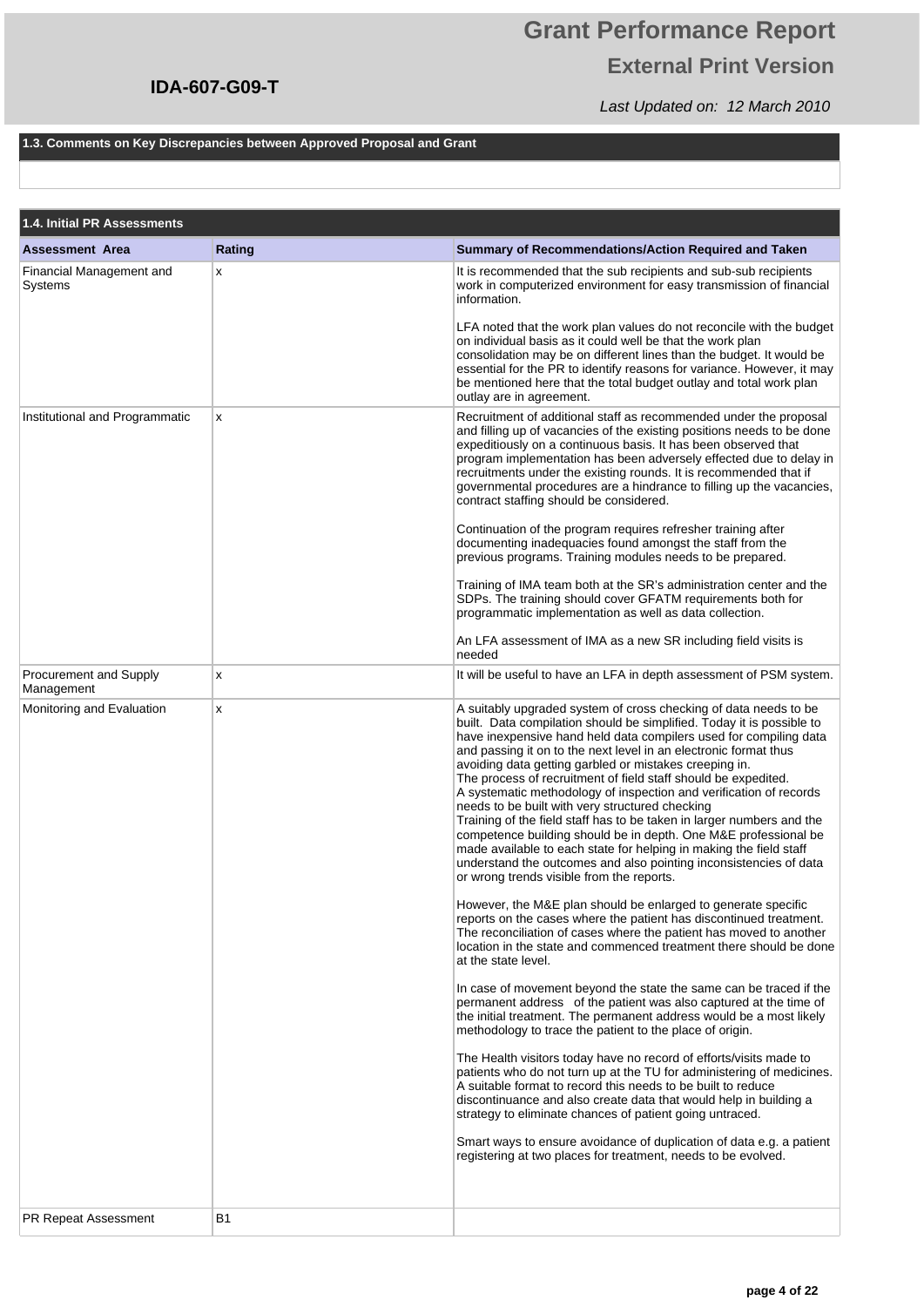# **Grant Performance Report External Print Version**

|                | <b>1.5. Conditions Precedent</b>                                                                                                                                                                                                                                                                                                                                                                                                                                                                                                                                                                                                                                                                                                               |                |                         |                      |                   |                 |
|----------------|------------------------------------------------------------------------------------------------------------------------------------------------------------------------------------------------------------------------------------------------------------------------------------------------------------------------------------------------------------------------------------------------------------------------------------------------------------------------------------------------------------------------------------------------------------------------------------------------------------------------------------------------------------------------------------------------------------------------------------------------|----------------|-------------------------|----------------------|-------------------|-----------------|
| CP#            | <b>Condition Precedent</b>                                                                                                                                                                                                                                                                                                                                                                                                                                                                                                                                                                                                                                                                                                                     | <b>CP Type</b> | <b>Tied To</b>          | <b>Terminal Date</b> | Is currently met? | <b>Comments</b> |
| 1              | CP to Phase 1 First Disbursement: The<br>delivery by the Principal Recipient of a<br>statement confirming the bank account into<br>which the Grant funds will be disbursed as<br>indicated in block 10 of the face sheet of this<br>Agreement;                                                                                                                                                                                                                                                                                                                                                                                                                                                                                                 |                | <b>Disbursem</b><br>ent |                      | Yes               |                 |
| $\overline{2}$ | CP to Phase 1 First Disbursement: The<br>delivery by the Principal Recipient of a letter<br>signed by the Authorized Representative of<br>the Principal Recipient setting forth the name,<br>title and authenticated specimen signature of<br>each person authorized to sign disbursement<br>requests under Article 10 of the Standard<br>Terms and Conditions of this Agreement and,<br>in the event a disbursement request may be<br>signed by more than one person, the<br>conditions under which each may sign.                                                                                                                                                                                                                            |                | Disbursem<br>ent        |                      | Yes               |                 |
| 3              | CP to Phase 1 Second Disbursement: The<br>delivery by the Principal Recipient to the<br>Global Fund of a plan for the procurement,<br>use and supply management of the Health<br>Products for the Program as described in<br>subsection (c) of Article 19 of the Standard<br>Terms and Conditions of this Agreement (the<br>"PSM Plan")                                                                                                                                                                                                                                                                                                                                                                                                        |                | Procureme<br>nt         |                      | Yes               |                 |
| 4              | CP to Phase 1 First Disbursement: The written<br>approval of the Global Fund of the PSM Plan.                                                                                                                                                                                                                                                                                                                                                                                                                                                                                                                                                                                                                                                  |                | Disbursem<br>ent        |                      | Yes               |                 |
| 5              | CP to Phase 1 Second Disbursement: The<br>delivery by the PR to the Global Fund, in form<br>and substance satisfactory to the Global<br>Fund, of the signed agreement between the<br>PR and the IMA that sets out the terms and<br>conditions under which IMA and the PR will<br>conduct the Program's activities including in<br>particular the budget as well as monitoring<br>and evaluation mechanisms.                                                                                                                                                                                                                                                                                                                                    |                | Disbursem<br>ent        |                      | Yes               |                 |
| 6              | CP to Phase 1 Second Disbursement: The<br>delivery by the PR to the Global Fund of a<br>completed version of self-assessment<br>component of the Global Fund's Monitoring<br>and Evaluation Strengthening Tool (Dated<br>January 2006), as prepared by the PR and<br>other Program stakeholders.                                                                                                                                                                                                                                                                                                                                                                                                                                               |                | Disbursem<br>ent        |                      | Yes               |                 |
| 7              | CP to Phase 1 Second Disbursement: The<br>delivery by the PR to the Global Fund of an<br>updated plan for monitoring and evaluating<br>Program activities ("Updated M&E Plan") that<br>incorporates the recommendations made by<br>the Global Fund in relation to the Monitoring<br>and Evaluation Strengthening Tool referred to<br>in Section B.2.a of this Annex A.                                                                                                                                                                                                                                                                                                                                                                         |                | Disbursem<br>ent        |                      | Yes               |                 |
| 8              | Special Terms and Conditions:<br>The Principal Recipient's representations<br>under the taxes and duties provisions of<br>Article 12 of the Standard Terms and<br>Conditions of this Agreement shall be limited<br>to a representation that no Grant funds shall<br>be used to finance any customs duties, tariffs,<br>import taxes, or other similar levies and taxes<br>associated with the import, manufacture, or<br>sale of products or commodities, or the<br>procurement of services for the Program<br>assessed under laws in effect in the Host<br>Country. In the event that such taxes or<br>duties are levied, the Principle Recipient shall<br>ensure that such taxes and duties are paid<br>from sources other than Grant funds. |                | Other                   |                      | Yes               |                 |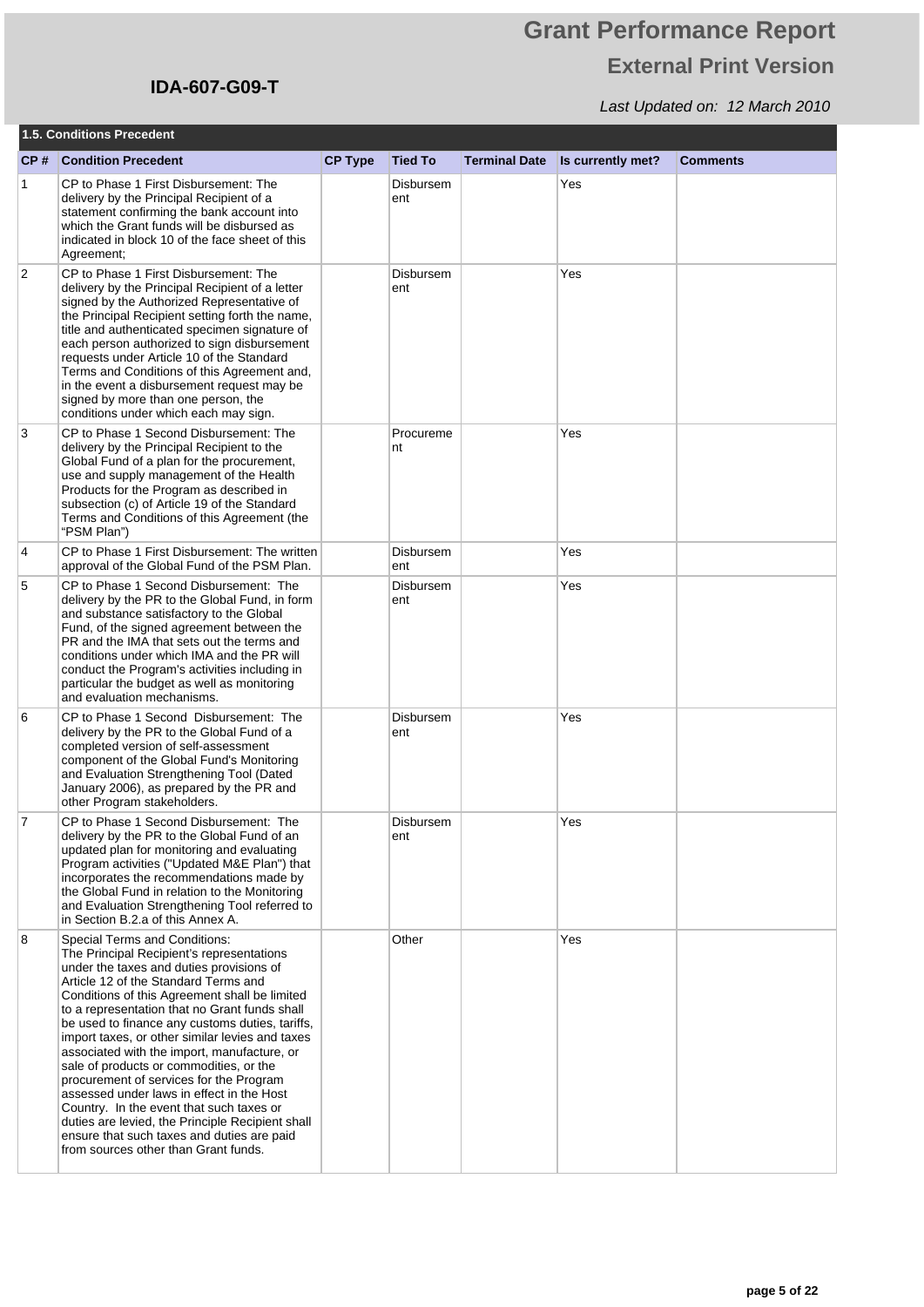# **Grant Performance Report External Print Version**

| CP# | <b>Condition Precedent</b>                                                                                                                                                                                                                                                                                                                                                                                                                                                                                                                                                                                                                                                                                                                                                                                                                                                                                                     | <b>CP Type</b> | <b>Tied To</b>  | <b>Terminal Date</b> | Is currently met? | <b>Comments</b> |
|-----|--------------------------------------------------------------------------------------------------------------------------------------------------------------------------------------------------------------------------------------------------------------------------------------------------------------------------------------------------------------------------------------------------------------------------------------------------------------------------------------------------------------------------------------------------------------------------------------------------------------------------------------------------------------------------------------------------------------------------------------------------------------------------------------------------------------------------------------------------------------------------------------------------------------------------------|----------------|-----------------|----------------------|-------------------|-----------------|
| 9   | Special Terms and Conditions:<br>The Auditor selected by the Principal<br>Recipient under Article 13(c) of the Standard<br>Terms and Conditions of this Agreement shall<br>be the Controller and Auditor General of the<br>Government of India.                                                                                                                                                                                                                                                                                                                                                                                                                                                                                                                                                                                                                                                                                |                | Other           |                      | Yes               |                 |
| 10  | Special Terms and Conditions: For the<br>purpose of Article 7(e) of the Standard Terms<br>and Conditions of this Agreement, use of the<br>term "audits" shall mean financial and<br>programmatic review of accounts and records<br>relating to the financial management and<br>programmatic implementation of the Program.                                                                                                                                                                                                                                                                                                                                                                                                                                                                                                                                                                                                     |                | Other           |                      | Yes               |                 |
| 11  | Special Terms and Conditions: The Principal<br>Recipient shall ensure that the Health<br>Products procured with the Grant funds are<br>stored under appropriate conditions at all<br>levels, including the National Store Depot and<br>State-level depots. If any Health Products<br>purchased with Grant funds cannot be used<br>for their intended purpose due to being stored<br>in conditions that are inappropriate or due to<br>poor procurement and supply management<br>practices, as determined by the Global Fund,<br>the purchase price of such Health Products<br>shall be deducted from the disbursements of<br>Grant funds made by the Global Fund to the<br>Principal Recipient. Any such deduction shall<br>not give the right to an adjustment of either<br>Program Budget or Program Objectives. Such<br>lost or spoiled Health Products shall be<br>replaced by the Principal Recipient at its own<br>cost. |                | Procureme<br>nt |                      | Yes               |                 |
| 12  | Special Terms and Conditions: The Principal<br>Recipient shall deliver to the Global Fund<br>evidence, no later than 1 July 2007, in form<br>and substance satisfactory to the Global<br>Fund, that the Principal Recipient has<br>performed reconciliation between the work<br>plan for the Program and the Program Budget.                                                                                                                                                                                                                                                                                                                                                                                                                                                                                                                                                                                                   |                | Other           |                      | Yes               |                 |
| 13  | Special Terms and Conditions: By no later<br>than by end of Period 2 the Principal Recipient<br>shall deliver to the Global Fund the evidence,<br>in form and substance satisfactory to the<br>Global Fund, of the additional training having<br>been provided to new and existing Monitoring<br>and Evaluation and Finance Officers,<br>including attendance to any Global Fund<br>organized training on financial systems and<br>monitoring and evaluation;                                                                                                                                                                                                                                                                                                                                                                                                                                                                  |                | Other           |                      | Yes               |                 |
| 14  | Special Terms and Conditions: By no later<br>than by end of Period 2, the Principal<br>Recipient shall deliver to the Global Fund the<br>evidence, in form and substance satisfactory<br>to the Global Fund, that IMA staff have<br>received training on the Global Fund<br>programmatic and financial requirements;                                                                                                                                                                                                                                                                                                                                                                                                                                                                                                                                                                                                           |                | Other           |                      | Yes               |                 |
| 15  | Special Terms and Conditions: By no later<br>than end of Period 2, the Principal Recipient<br>shall deliver to the Global Fund the evidence,<br>in form and substance satisfactory to the<br>Global Fund, that systems of notification of all<br>TB cases in the inmate population of the<br>states of Chhattisgarh, Jharkhand and<br>Uttaranchal are part of the national reporting<br>system.                                                                                                                                                                                                                                                                                                                                                                                                                                                                                                                                |                | Other           |                      | Yes               |                 |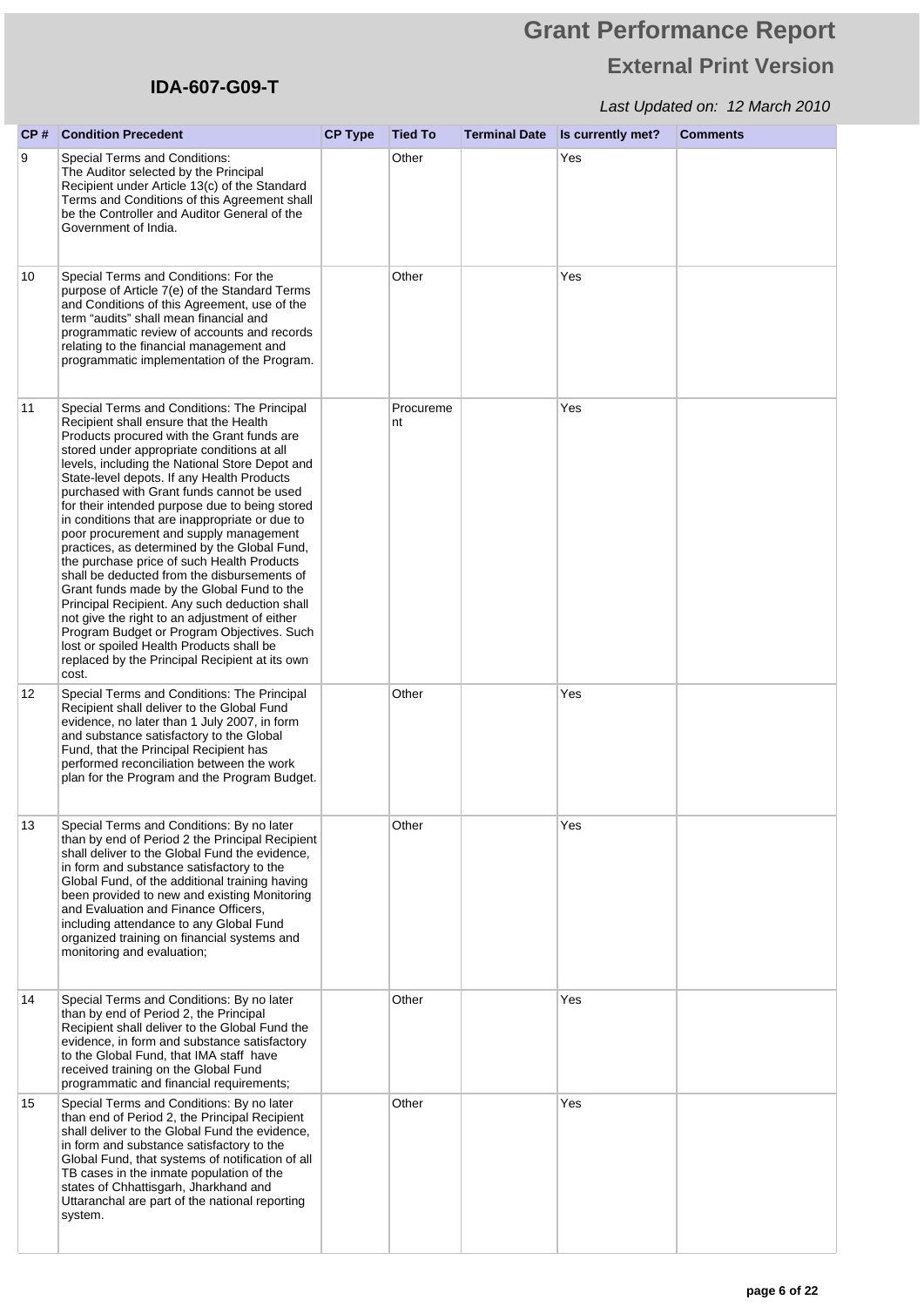# **Grant Performance Report External Print Version**

| CP# | <b>Condition Precedent</b>                                                                                                                                                                                                                                                                                                                                                                                                                                                                                                                                                                                                                                                                                                                                                                                                                                                                                                      | <b>CP Type</b> | <b>Tied To</b> | <b>Terminal Date</b> | Is currently met? | <b>Comments</b> |
|-----|---------------------------------------------------------------------------------------------------------------------------------------------------------------------------------------------------------------------------------------------------------------------------------------------------------------------------------------------------------------------------------------------------------------------------------------------------------------------------------------------------------------------------------------------------------------------------------------------------------------------------------------------------------------------------------------------------------------------------------------------------------------------------------------------------------------------------------------------------------------------------------------------------------------------------------|----------------|----------------|----------------------|-------------------|-----------------|
| 16  | Special Terms and Conditions: The Principal<br>Recipient shall deliver to the Global Fund<br>evidence, in form and substance satisfactory<br>to the Global Fund, that people have been<br>engaged, with appropriate qualifications and<br>experience to support the activities related to<br>the Program, for the following positions:<br>by no later than end of period 4:<br>i. three full-time TB-HIV coordinators;<br>by no later than end of Period 2:<br>• three full-time Medical Officers at the state<br>TB Cell:<br>• one hundred and twenty full-time Senior<br>treatment Supervisors;<br>• one hundred and twenty full-time Senior TB<br>laboratory Supervisors;<br>• three full-time Finance Officers at the state<br>TB Cell;<br>• three full-time IEC Officers at the state TB<br>Cell:<br>• one hundred and fifty full-time Lab<br>technicians;<br>• three full-time Medical Officers at district TB<br>Center. |                | Other          |                      | Yes               |                 |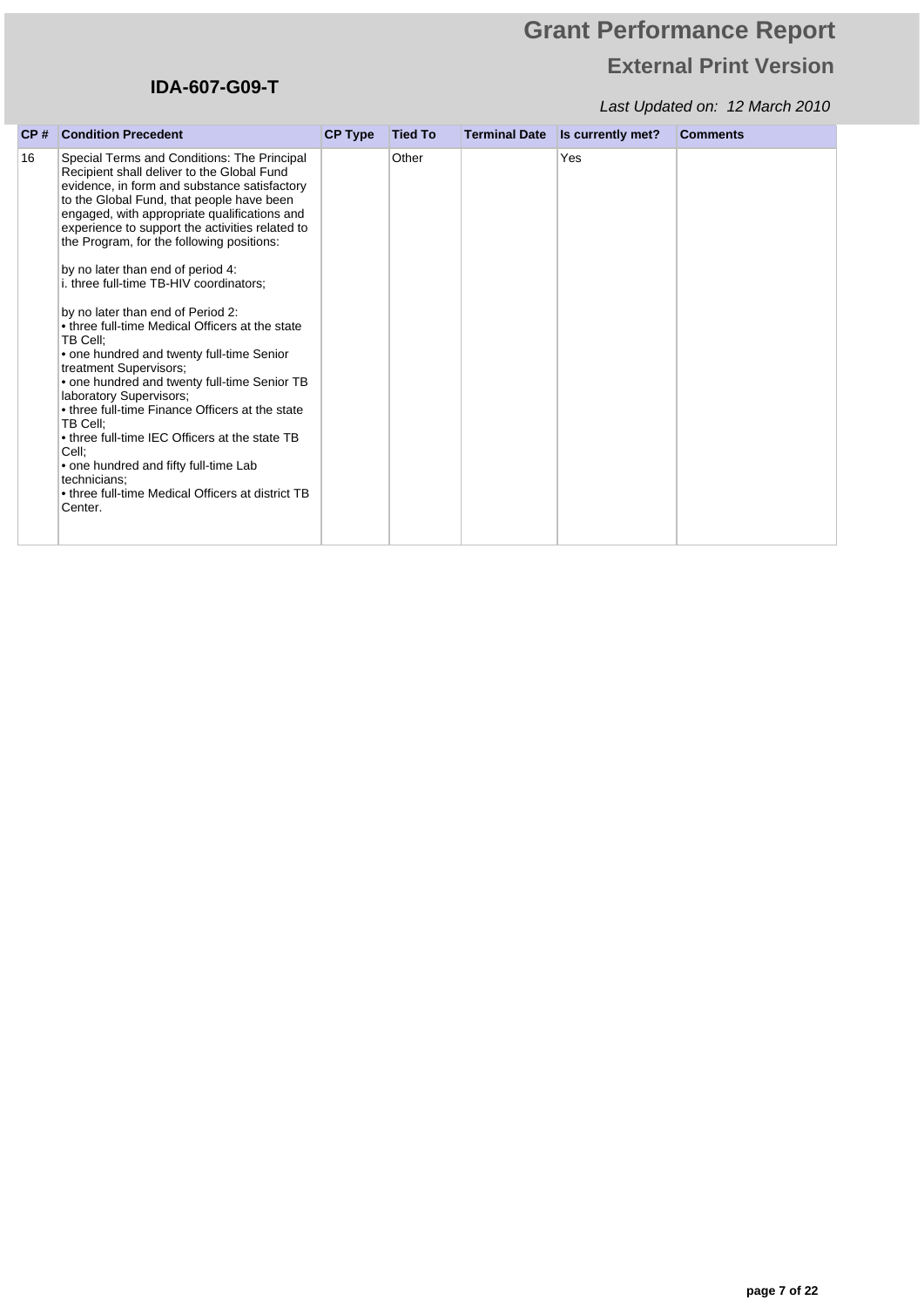Last Updated on: 12 March 2010

## 2. Key Grant Performance Information

| 2.1. Program Goals, Impact and Outcome Indicators |                    |                                                                                                                                             |                   |        |        |                   |        |  |                                    |                  |  |         |
|---------------------------------------------------|--------------------|---------------------------------------------------------------------------------------------------------------------------------------------|-------------------|--------|--------|-------------------|--------|--|------------------------------------|------------------|--|---------|
| Goal 1                                            |                    | To decrease mortality & morbidity due to TB and to expand the reach of RNTCP through enhanced coordination with<br>private health providers |                   |        |        |                   |        |  |                                    |                  |  |         |
| Impact indicator                                  | TB prevalence rate |                                                                                                                                             |                   |        |        |                   |        |  |                                    | <b>Baselines</b> |  |         |
|                                                   | Value<br>Year      |                                                                                                                                             |                   |        |        |                   |        |  |                                    |                  |  |         |
|                                                   |                    |                                                                                                                                             |                   |        |        |                   |        |  | 370 bacillary positive<br>TB cases |                  |  | 2000    |
|                                                   | Year <sub>1</sub>  | Year 2                                                                                                                                      | Year <sub>3</sub> | Year 4 | Year 5 | Year <sub>6</sub> | Year 7 |  | Year 8                             | Year 9           |  | Year 10 |
| Target                                            |                    |                                                                                                                                             |                   | 280    |        |                   |        |  |                                    |                  |  |         |
| Result                                            |                    |                                                                                                                                             |                   |        |        |                   |        |  |                                    |                  |  |         |

| Impact indicator   TB mortality rate |        |        |                   |        |        |        |        | <b>Baselines</b> |        |  |         |  |
|--------------------------------------|--------|--------|-------------------|--------|--------|--------|--------|------------------|--------|--|---------|--|
|                                      |        |        |                   |        |        |        |        | Value            |        |  | Year    |  |
|                                      |        |        |                   |        |        | 30     |        |                  | 2004   |  |         |  |
|                                      | Year 1 | Year 2 | Year <sub>3</sub> | Year 4 | Year 5 | Year 6 | Year 7 | Year 8           | Year 9 |  | Year 10 |  |
| Target                               |        |        |                   | 28     |        |        |        |                  |        |  |         |  |
| Result                               |        |        |                   |        |        |        |        |                  |        |  |         |  |

| Impact indicator |            |              |        |        | Prevalence of MDR TB among new untreated pulmonary TB cases (national |        |        |       |        | <b>Baselines</b> |      |         |  |  |
|------------------|------------|--------------|--------|--------|-----------------------------------------------------------------------|--------|--------|-------|--------|------------------|------|---------|--|--|
|                  | estimates) |              |        |        |                                                                       |        |        | Value |        |                  | Year |         |  |  |
|                  |            | 2.4%<br>2004 |        |        |                                                                       |        |        |       |        |                  |      |         |  |  |
|                  | Year 1     | Year 2       | Year 3 | Year 4 | Year 5                                                                | Year 6 | Year 7 |       | Year 8 | Year 9           |      | Year 10 |  |  |
| Target           | $<$ 3%     | $<$ 3%       | $<$ 3% | $<$ 3% |                                                                       |        |        |       |        |                  |      |         |  |  |
| Result           | 2,7%       |              |        |        |                                                                       |        |        |       |        |                  |      |         |  |  |

| Outcome   | Case detection |        |                   |        | <b>Baselines</b> |        |        |        |        |         |
|-----------|----------------|--------|-------------------|--------|------------------|--------|--------|--------|--------|---------|
| indicator |                |        |                   |        |                  |        |        | Value  |        | Year    |
|           |                |        |                   |        |                  |        |        | 66%    |        | 2005    |
|           | Year 1         | Year 2 | Year <sub>3</sub> | Year 4 | Year 5           | Year 6 | Year 7 | Year 8 | Year 9 | Year 10 |
| Target    | ≥70%           | ≥70%   | ≥70%              | ≥70%   | ≥70%             |        |        |        |        |         |
| Result    | 70%            |        |                   |        |                  |        |        |        |        |         |

| Outcome   | Treatment success rate |        |        |             | <b>Baselines</b> |        |                   |        |        |         |  |
|-----------|------------------------|--------|--------|-------------|------------------|--------|-------------------|--------|--------|---------|--|
| indicator |                        |        |        |             |                  |        | Value             |        |        | Year    |  |
|           |                        |        |        | 86%<br>2005 |                  |        |                   |        |        |         |  |
|           | Year <sub>1</sub>      | Year 2 | Year 3 | Year 4      | Year 5           | Year 6 | Year <sub>7</sub> | Year 8 | Year 9 | Year 10 |  |
| Target    | ≥85%                   | ≥85%   | ≥85%   | ≥85%        | ≥85%             |        |                   |        |        |         |  |
| Result    | 86%                    |        |        |             |                  |        |                   |        |        |         |  |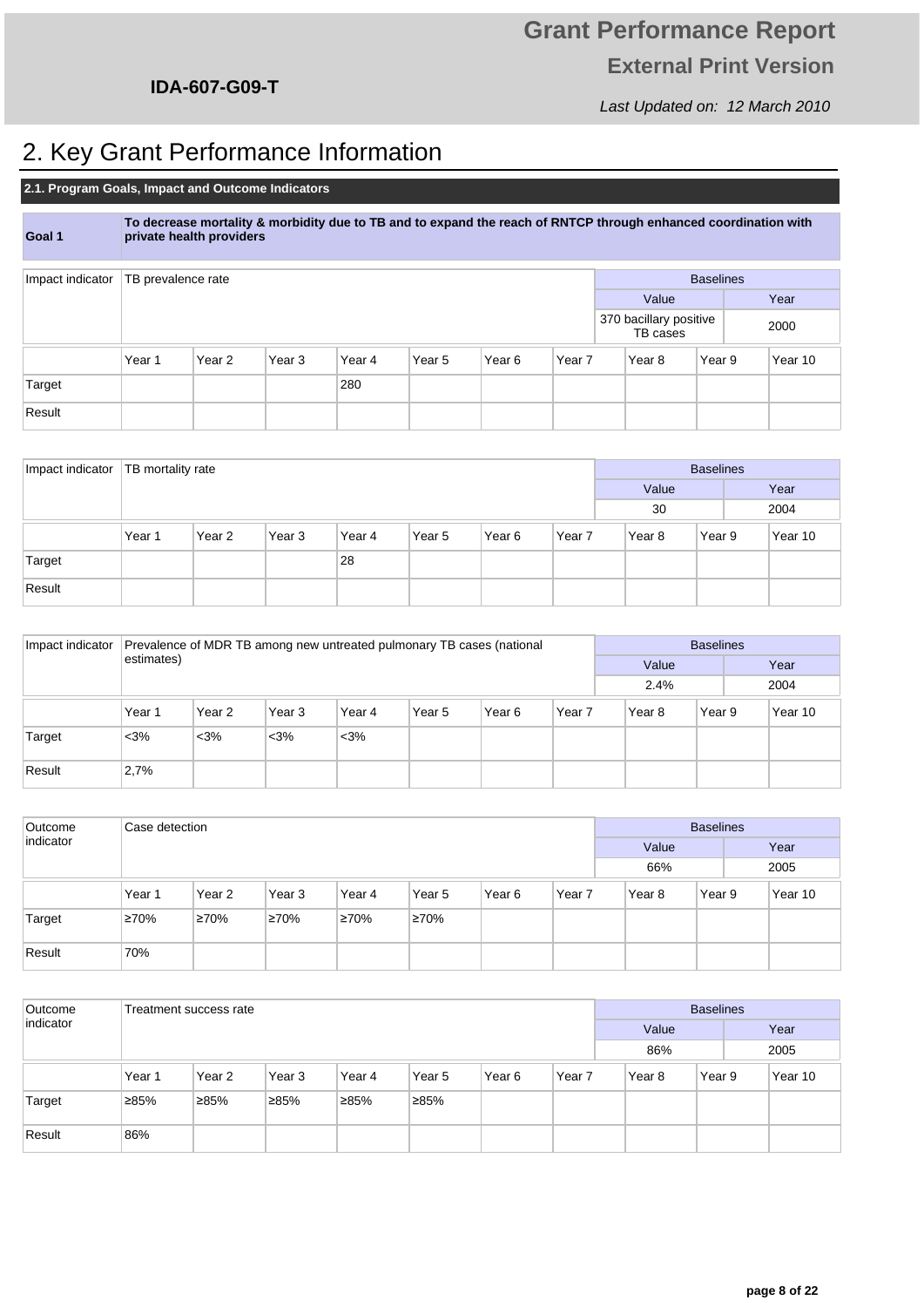# **Grant Performance Report External Print Version**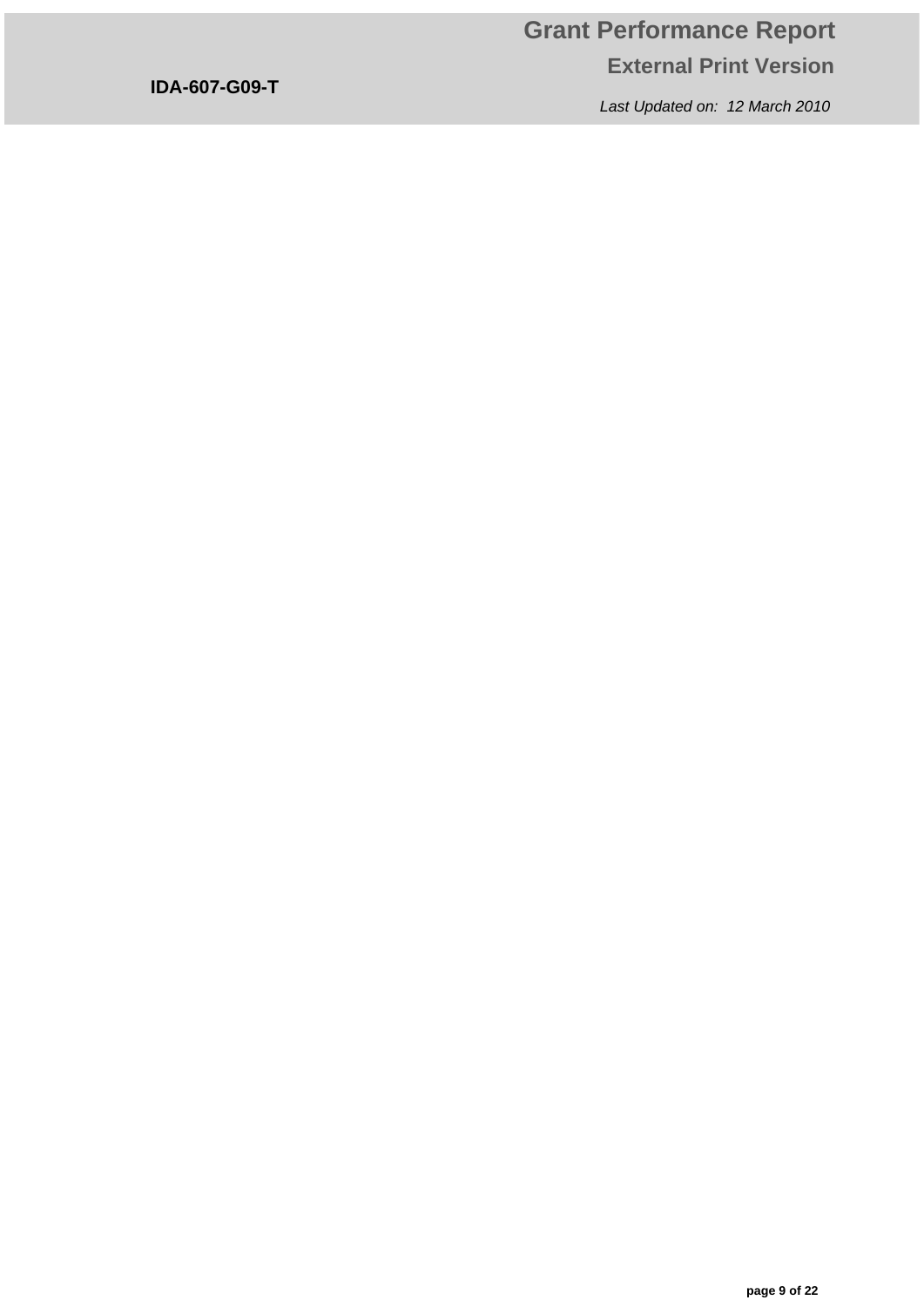## **Grant Performance Report External Print Version**

Last Updated on: 12 March 2010

**2.2. Programmatic Performance**

| 2.2.1. Reporting Periods |                        |                        |                        |                         |                        |                        |                        |                        |  |  |  |  |  |
|--------------------------|------------------------|------------------------|------------------------|-------------------------|------------------------|------------------------|------------------------|------------------------|--|--|--|--|--|
|                          | Period 1               | Period 2               | Period 3               | Period 4                | Period 5               | Period 6               | Period <sub>7</sub>    | Period 8               |  |  |  |  |  |
| N/A                      | 01.Apr.07<br>30.Jun.07 | 01.Jul.07<br>30.Sep.07 | 01.Oct.07<br>31.Dec.07 | ∣01.Jan.08<br>31.Mar.08 | 01.Apr.08<br>30.Jun.08 | 01.Jul.08<br>30.Sep.08 | 01.Oct.08<br>31.Dec.08 | 01.Jan.09<br>31.Mar.09 |  |  |  |  |  |

 **2.2.2. Program Objectives, Service Delivery Areas and Indicators**

**Objective 1 - Consolidation of services with maintenance and improvement in quality of RNTCP**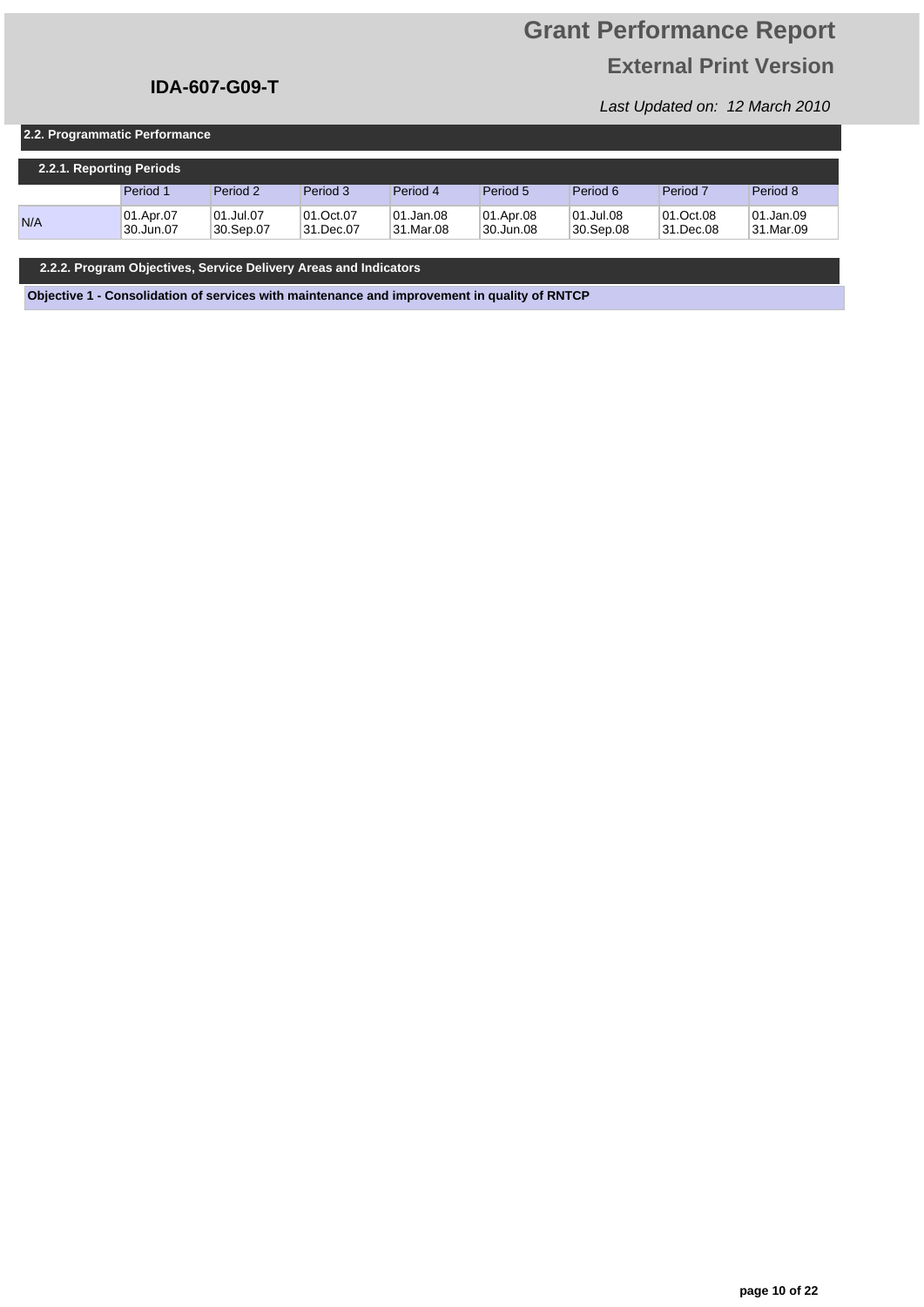### **IDA-607-G09-T**

Last Updated on: 12 March 2010

|        | Indicator 1.1 - Number of new smear positive TB cases detected and registered under DOTS |                 |        |                  |                    |                                                |          |                           |          |  |  |
|--------|------------------------------------------------------------------------------------------|-----------------|--------|------------------|--------------------|------------------------------------------------|----------|---------------------------|----------|--|--|
|        |                                                                                          | <b>Baseline</b> |        | Is Top 10        | Is Training        |                                                |          |                           |          |  |  |
|        |                                                                                          | Value           | Year   | indicator? (Y/N) | indicator? (Y/N)   |                                                |          |                           |          |  |  |
|        | Level 3-People reached                                                                   | 25000<br>(55%)  | 2005   | Υ                | ${\sf N}$          |                                                |          |                           |          |  |  |
|        | Period 1                                                                                 | Period 2        |        | Period 3         | Period 4           | Period 5                                       | Period 6 | Period <sub>7</sub>       | Period 8 |  |  |
| Target | 7,523                                                                                    |                 | 15,047 | 22,570           |                    | 8,427 (non<br>cumulative from<br>30,093<br>Q4) |          | 16,855<br>25,282          | 63,802   |  |  |
| Result | Pending result                                                                           |                 | 16,914 | Pending result   | 32,103             | Pending result                                 | 19,066   | Pending result            | 64,569   |  |  |
|        | Indicator 1.2 - Number of total TB cases (all forms) detected and registered under DOTS  |                 |        |                  |                    |                                                |          |                           |          |  |  |
|        |                                                                                          | <b>Baseline</b> |        | Is Top 10        | <b>Is Training</b> |                                                |          |                           |          |  |  |
|        |                                                                                          | Value           | Year   | indicator? (Y/N) | indicator? (Y/N)   |                                                |          |                           |          |  |  |
|        | Level 3-People reached                                                                   | 64,000<br>64000 | 2005   | N                | N                  |                                                |          |                           |          |  |  |
|        | Period 1                                                                                 | Period 2        |        | Period 3         | Period 4           | Period 5                                       | Period 6 | Period <sub>7</sub>       | Period 8 |  |  |
| Target | 18,549                                                                                   |                 | 37,098 | 55,647           | 74,196             | 94,385                                         | 114,574  | 134,762                   | 154,951  |  |  |
| Result | Pending result                                                                           |                 | 40,749 | Pending result   |                    | 77,553<br>Pending result                       |          | 119,419<br>Pending result | 157,245  |  |  |
|        |                                                                                          |                 |        |                  |                    |                                                |          |                           |          |  |  |

#### Indicator 1.4 - Number of NSP cases started on DOTS within 7 days of diagnosis

|                        | <b>Baseline</b> |      | Is Top 10        | Is Training<br>indicator? (Y/N) |  |
|------------------------|-----------------|------|------------------|---------------------------------|--|
|                        | Value           | Year | indicator? (Y/N) |                                 |  |
| Level 3-People reached | 730             | 2005 |                  | N                               |  |

|        | Period 1       | Period 2 | Period 3       | Period 4 | Period 5                                        | Period 6 | Period 7       | Period 8 |
|--------|----------------|----------|----------------|----------|-------------------------------------------------|----------|----------------|----------|
| Target | 6,395          | 12,790   | 19,937         | 27,084   | 7,584 (non<br>$\vert$ : umulative from<br>$Q_4$ | 15,168   | 22,753         | 57,422   |
| Result | Pending result | 14,434   | Pending result | 27,175   | Pending result                                  | 14,182   | Pending result | 54,263   |

Indicator 1.5 - Number and percentage of new smear positive TB cases registered under DOTS who smear convert at the end of initial/intensive phase of treatment

|                                       | <b>Baseline</b> |      | Is Top 10        | Is Training<br>indicator? (Y/N) |  |
|---------------------------------------|-----------------|------|------------------|---------------------------------|--|
|                                       | Value           | Year | indicator? (Y/N) |                                 |  |
| Level 0-Process/Activity<br>Indicator | $>90\%$         | 2005 |                  |                                 |  |

|        | Period 1       | Period 2  | Period 3                          | Period 4                            | Period 5                            | Period 6                            | Period 7                            | Period 8                            |
|--------|----------------|-----------|-----------------------------------|-------------------------------------|-------------------------------------|-------------------------------------|-------------------------------------|-------------------------------------|
| Target | <b>NE</b>      | <b>NE</b> | N: 6.771<br>D: 7,523<br>$P: 90\%$ | N: 13.542<br>D: 15.047<br>$P: 90\%$ | N: 20,313<br>D: 22.570<br>$P: 90\%$ | N: 27.084<br>D: 30,093<br>$P: 90\%$ | N: 34.660<br>D: 38.520<br>$P: 90\%$ | N: 42.253<br>D: 46,948<br>$P: 90\%$ |
| Result | Pending result | NE        | Pending result                    | N: 15.184<br>D: 16.914<br>$P: 90\%$ | Pending result                      | N: 30,106<br>D: 32,103<br>$P: 94\%$ | Pending result                      | N: 44,048<br>D: 47,372<br>P: 93%    |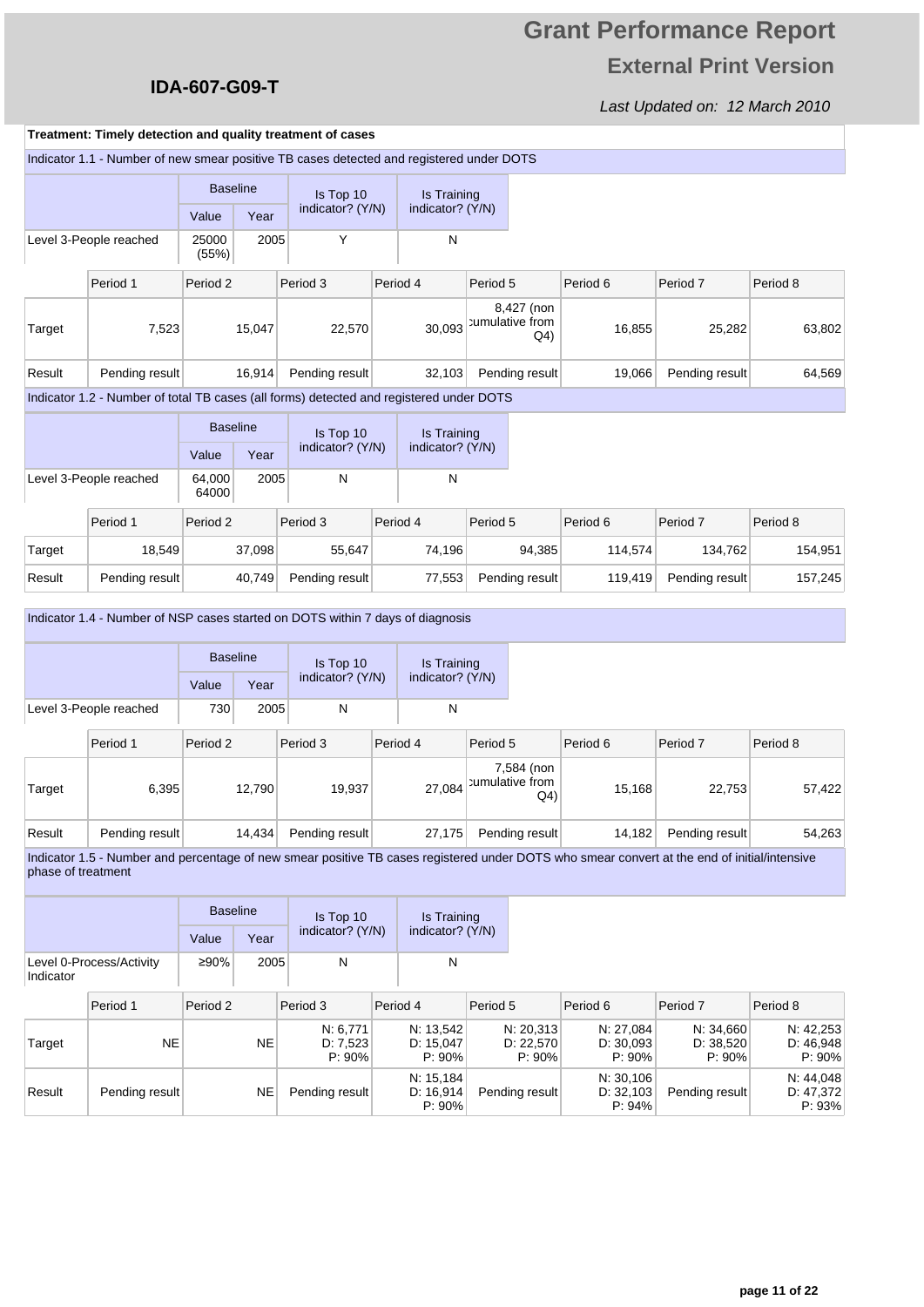# **Grant Performance Report External Print Version**

Last Updated on: 12 March 2010

#### **Supportive Environment: Laboratory**

|           | Indicator 1.3 - Number of Designated Microscopy Centres supported (maintenance, lab supplies and civil works) |                 |      |                |                                                     |          |          |                |          |                     |          |     |
|-----------|---------------------------------------------------------------------------------------------------------------|-----------------|------|----------------|-----------------------------------------------------|----------|----------|----------------|----------|---------------------|----------|-----|
|           |                                                                                                               | <b>Baseline</b> |      | Is Top 10      | Is Training<br>indicator? (Y/N)<br>indicator? (Y/N) |          |          |                |          |                     |          |     |
|           |                                                                                                               | Value           | Year |                |                                                     |          |          |                |          |                     |          |     |
| Indicator | Level 0-Process/Activity                                                                                      | 90%             | 2005 | N              |                                                     | N        |          |                |          |                     |          |     |
|           | Period 1                                                                                                      | Period 2        |      | Period 3       |                                                     | Period 4 | Period 5 |                | Period 6 | Period <sub>7</sub> | Period 8 |     |
| Target    | 730                                                                                                           |                 | 730  | 730            |                                                     | 730      |          | 734            | 738      | 742                 |          | 746 |
| Result    | Pending result                                                                                                |                 | 727  | Pending result |                                                     | 737      |          | Pending result | 724      | Pending result      |          | 735 |

#### **Supportive Environment: Human resources**

Indicator 1.7 - Number of key RNTCP staff (DTOs, MO-DTC, MO, STS, STLS and Lab Techs) retrained/trained in RNTCP

|                                       | <b>Baseline</b> |                                | Is Top 10        | Is Training      |  |
|---------------------------------------|-----------------|--------------------------------|------------------|------------------|--|
|                                       | Value<br>Year   |                                | indicator? (Y/N) | indicator? (Y/N) |  |
| Level 0-Process/Activity<br>Indicator | 3234<br>3234    | April<br>2003-<br>Sept<br>2006 |                  |                  |  |

|        | Period 1       | Period 2 | Period 3       | Period 4         | Period 5       | Period 6 | Period <sub>7</sub> | Period 8 |
|--------|----------------|----------|----------------|------------------|----------------|----------|---------------------|----------|
| Target | 188            | 375      | 563            | 750 <sub>1</sub> | .000           | ,250     | 1,500               | 1,750    |
| Result | Pending result | 196      | Pending result | 353              | Pending result | 573      | Pending result      | .144     |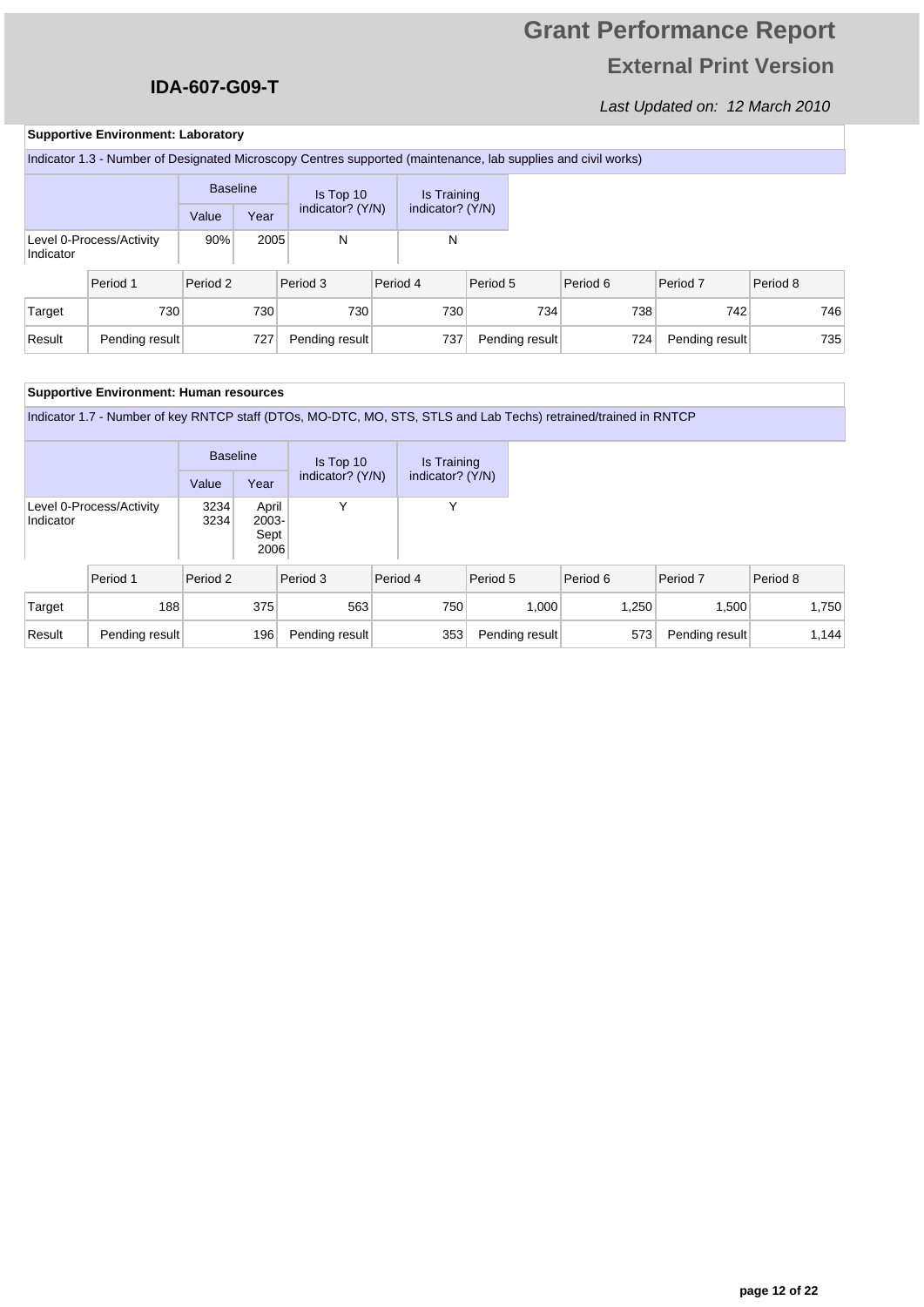project states

### **IDA-607-G09-T**

### Last Updated on: 12 March 2010

#### **Objective 2 - Expand and increase the reach of RNTCP**

#### **Supportive Environment: Community TB care (CTBC)**

|  |           |                          |                 |      | Indicator 2.1 - Number of NGOs and Private Practitioners involved under RNTCP DOTS programme in the 3 |  |                  |          |          |
|--|-----------|--------------------------|-----------------|------|-------------------------------------------------------------------------------------------------------|--|------------------|----------|----------|
|  |           |                          | <b>Baseline</b> |      | Is Top 10                                                                                             |  | Is Training      |          |          |
|  |           |                          | Value           | Year | indicator? (Y/N)                                                                                      |  | indicator? (Y/N) |          |          |
|  | Indicator | Level 0-Process/Activity | 326             | 2005 | N                                                                                                     |  | N                |          |          |
|  |           | Period 1                 | Period 2        |      | Period 3                                                                                              |  | Period 4         | Period 5 | Period 6 |
|  |           |                          |                 |      |                                                                                                       |  |                  |          |          |

|        | Period 1       | Period 2 | Period 3       | Period 4 | Period 5       | Period 6 | Period <sub>7</sub> | Period 8        |
|--------|----------------|----------|----------------|----------|----------------|----------|---------------------|-----------------|
| Target | 331            | 336      | 340            | 345      | 353            | 360      | 368                 | 375             |
| Result | Pending result | 541      | Pending result | 584      | Pending result | 426      | Pending result      | 40 <sub>C</sub> |

#### **TB/HIV**

Indicator 2.2 - Number of TB suspects (HIV Positive plus HIV Negative) identified in clients attending HIV testing and counseling services and referred for TB diagnosis to RNTCP facilities

|                        | <b>Baseline</b> |      | Is Top 10        | Is Training<br>indicator? (Y/N) |  |
|------------------------|-----------------|------|------------------|---------------------------------|--|
|                        | Value           | Year | indicator? (Y/N) |                                 |  |
| Level 3-People reached |                 | 2005 |                  | N                               |  |

|        | Period 1 | Period 2 | Period 3       | Period 4 | Period 5       | Period 6 | Period <sub>7</sub> | Period 8 |
|--------|----------|----------|----------------|----------|----------------|----------|---------------------|----------|
| Target | N/A      | 400      | 500            | 800      | .000           | .200     | ∛400.،              | 000      |
| Result |          | 345      | Pending result | 705      | Pending result | 2.211    | Pending result      | 3,420    |

Indicator 2.3 - Number and % of newly diagnosed TB cases among PLWHAs referred from VCTCs to RNTCP facilities receiving TB treatment (DOTS)

|                        | <b>Baseline</b> |          |  | Is Top 10        | Is Training      |          |          |          |  |
|------------------------|-----------------|----------|--|------------------|------------------|----------|----------|----------|--|
| Value                  |                 | Year     |  | indicator? (Y/N) | indicator? (Y/N) |          |          |          |  |
| Level 3-People reached |                 | 2005     |  | N                | N                |          |          |          |  |
| Period 1<br>Period 2   |                 | Period 3 |  | Period 4         | Period 5         | Period 6 | Period 7 | Period 8 |  |

|        | . טווטיו | .  | . טוויט        | . טווטו | . טווט ט       | . טוויט | .              | . טוועו |
|--------|----------|----|----------------|---------|----------------|---------|----------------|---------|
| Target | N/A      | 43 | 65             | 86      | 108            | 130     | 152            | 174     |
| Result |          | 62 | Pending result | 129     | Pending result | 240     | Pending result | 333     |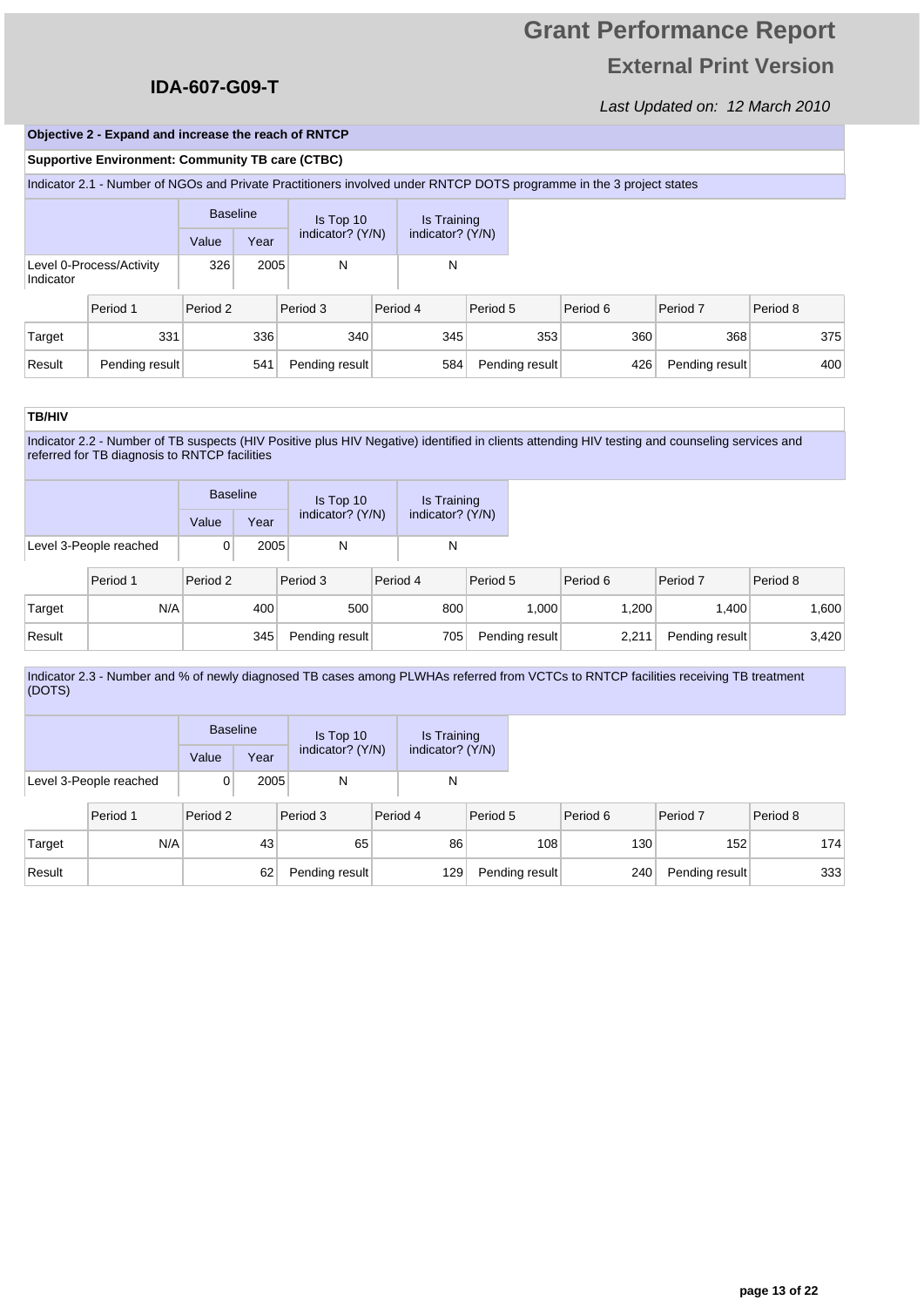### **IDA-607-G09-T**

Last Updated on: 12 March 2010

#### **Objective 3 - Introduce DOTS Plus in a phased manner**

| <b>MDR-TB</b> |                                                                           |                 |      |                  |   |          |             |                  |                |                |          |     |
|---------------|---------------------------------------------------------------------------|-----------------|------|------------------|---|----------|-------------|------------------|----------------|----------------|----------|-----|
|               | Indicator 3.1 - Number of new MDR-TB cases started on DOTS Plus treatment |                 |      |                  |   |          |             |                  |                |                |          |     |
|               |                                                                           | <b>Baseline</b> |      | Is Top 10        |   |          | Is Training |                  |                |                |          |     |
|               |                                                                           | Value           | Year | indicator? (Y/N) |   |          |             | indicator? (Y/N) |                |                |          |     |
|               | Level 3-People reached                                                    | 0               | 2005 |                  | ٧ |          | N           |                  |                |                |          |     |
|               | Period 1                                                                  | Period 2        |      | Period 3         |   | Period 4 |             | Period 5         | Period 6       | Period 7       | Period 8 |     |
| Target        | 0                                                                         |                 | 0    |                  | 0 |          | 0           | 38               | 75             | 113            |          | 150 |
| Result        |                                                                           |                 | 0    |                  |   |          | 0           | Pending result   | $\overline{0}$ | Pending result |          | 0   |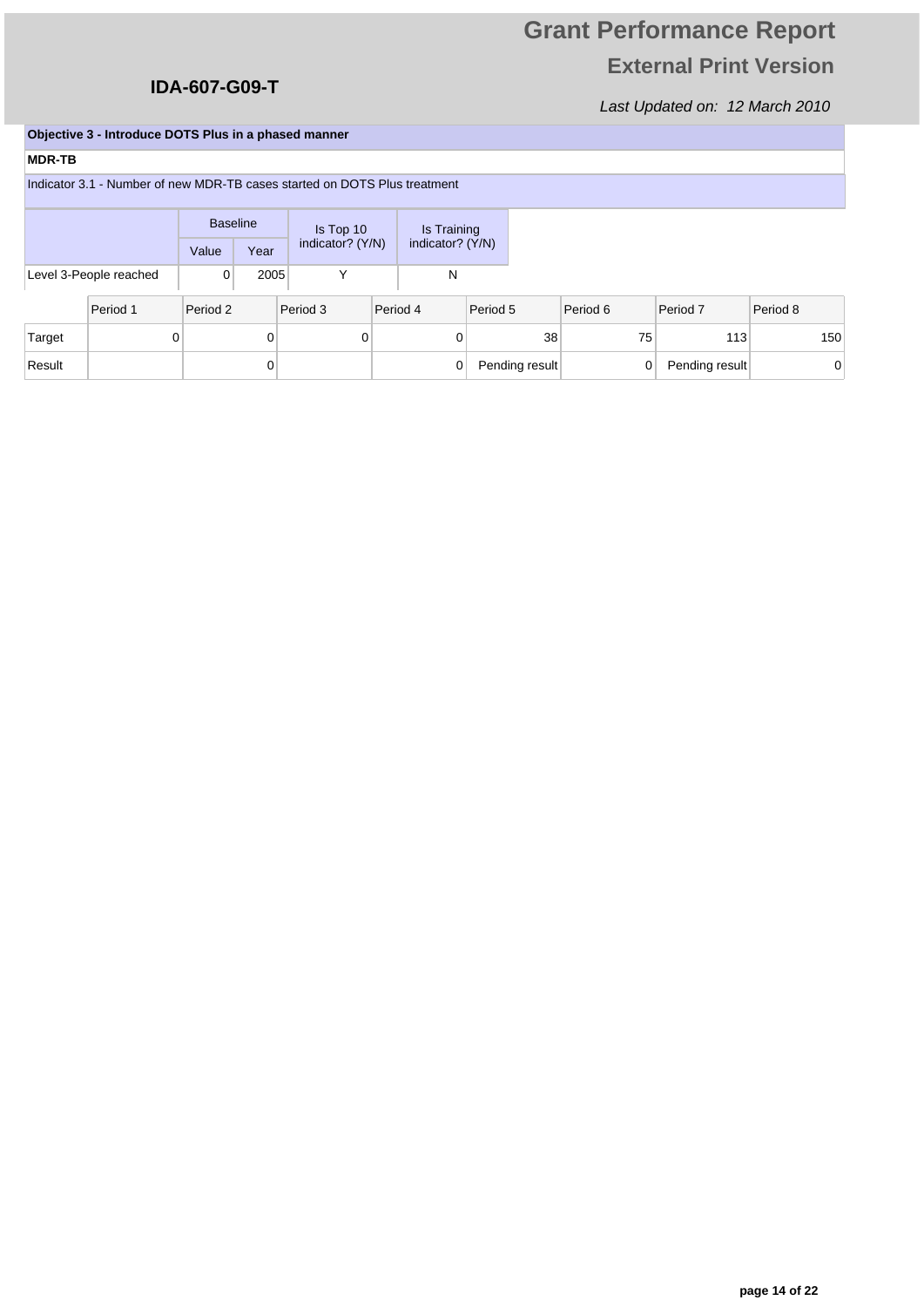## **IDA-607-G09-T**

### Last Updated on: 12 March 2010

**Objective 4 - To train and involve private practitioners in RNTCP-DOTS, in order to improve the availability and quality of TB control services through a sustainable Public Private Mix (PPM DOTS) approach**

#### **TB: PPM (Public Private Mix)**

#### Indicator 4.1 - Number of Private Medical Practitioners reached through Continued Medical Education

|                        |                | <b>Baseline</b> |                |  | Is Top 10        |                  | Is Training |          |                |          |                     |          |        |
|------------------------|----------------|-----------------|----------------|--|------------------|------------------|-------------|----------|----------------|----------|---------------------|----------|--------|
|                        |                | Value           | Year           |  | indicator? (Y/N) | indicator? (Y/N) |             |          |                |          |                     |          |        |
| Level 1-People trained |                | 0               | 2006           |  | ν                |                  |             |          |                |          |                     |          |        |
|                        | Period 1       | Period 2        |                |  | Period 3         |                  | Period 4    | Period 5 |                | Period 6 | Period <sub>7</sub> | Period 8 |        |
| Target                 | 1,000          |                 | 3.000          |  | 4.500            |                  | 6.000       |          | 8,000          | 10,000   | 12.000              |          | 14,000 |
| Result                 | Pending result |                 | $\overline{0}$ |  | Pending result   |                  | 12.147      |          | Pending result | 16,661   | Pending result      |          | 24,237 |

Indicator 4.2 - Number of private providers trained in DOTS using the RNTCP Module for Private Practitioners and International Standard of Care guidelines

|                        |       | <b>Baseline</b> | Is Top 10        | Is Training      |
|------------------------|-------|-----------------|------------------|------------------|
|                        | Value | Year            | indicator? (Y/N) | indicator? (Y/N) |
| Level 1-People trained |       | 2006            |                  |                  |

|        | Period 1 | Period 2 | Period 3       | Period 4 | Period 5       | Period 6 | Period <sub>7</sub> | Period 8 |
|--------|----------|----------|----------------|----------|----------------|----------|---------------------|----------|
| Target |          | ັ        | 300            | 600      | 900            | .200     | 1,500               | .800     |
| Result |          |          | Pending result | 602      | Pending result | 2,013    | Pending result      | 3,148    |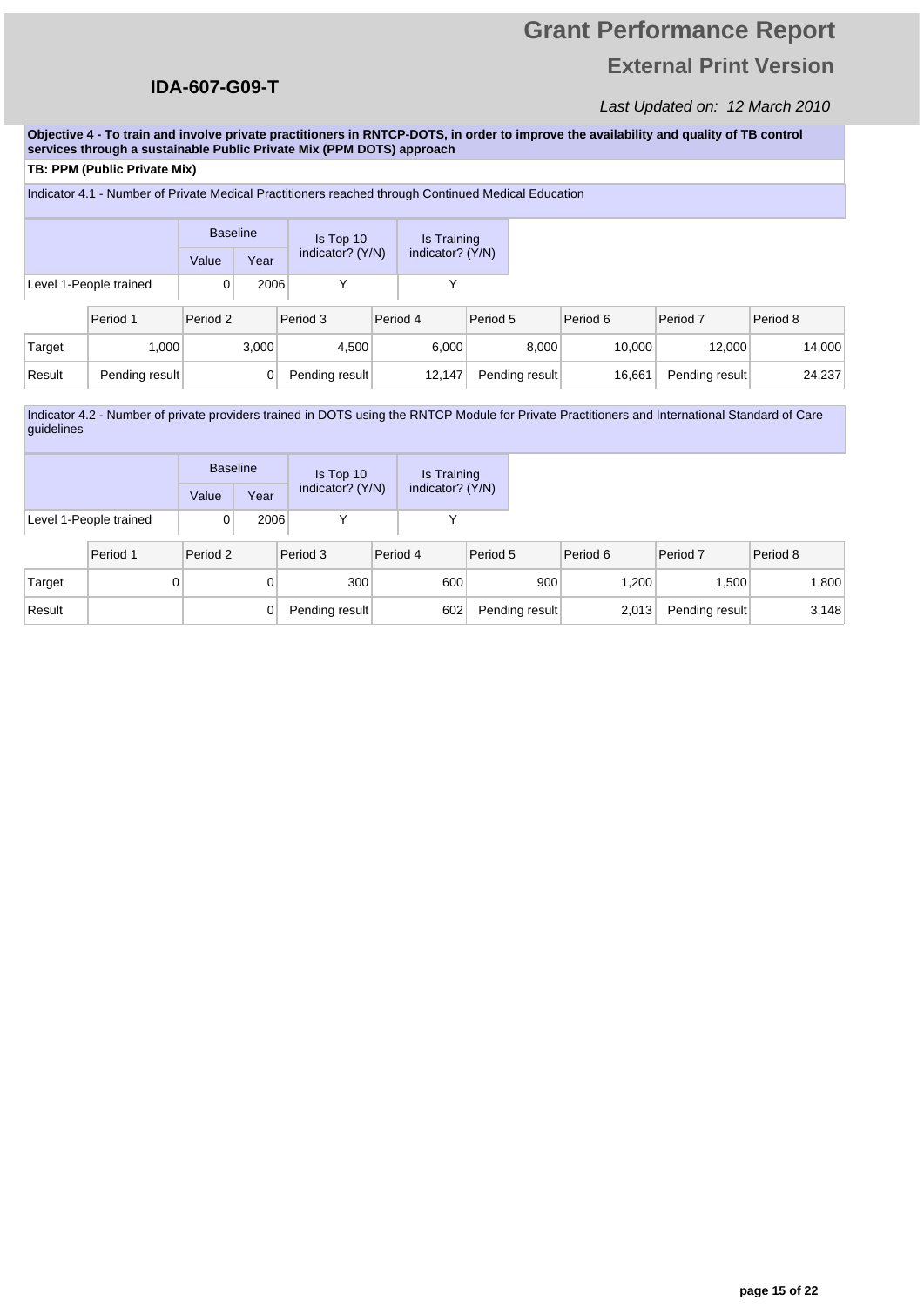## **Grant Performance Report External Print Version**

Last Updated on: 12 March 2010

#### **2.2.3. Cumulative Progress To Date**

**Latest reporting due period : 11 (01.Oct.09 - 31.Dec.09)**

| <b>Objective 1</b>                                                                                                 | Consolidation of services with maintenance and improvement in quality of RNTCP                                             |        |                         |               |                      |     |     |        |     |      |      |
|--------------------------------------------------------------------------------------------------------------------|----------------------------------------------------------------------------------------------------------------------------|--------|-------------------------|---------------|----------------------|-----|-----|--------|-----|------|------|
| <b>SDA</b>                                                                                                         | Treatment: Timely detection and quality treatment of cases                                                                 |        |                         |               |                      |     |     |        |     |      |      |
|                                                                                                                    | Indicator 1.1 - Number of new smear positive TB cases detected and registered under DOTS                                   |        |                         |               |                      |     |     |        |     |      |      |
|                                                                                                                    |                                                                                                                            |        | <b>Target</b>           |               | <b>Result</b>        |     |     |        | %06 |      |      |
|                                                                                                                    |                                                                                                                            | Period | Value                   | Period        | Value                | 0%  | 30% | $60\%$ |     | 100% |      |
| Level 3-People reached                                                                                             |                                                                                                                            | 8      | 63,802                  | 8             | 64,569               |     |     |        |     |      | 101% |
|                                                                                                                    |                                                                                                                            |        |                         |               |                      |     |     |        |     |      |      |
|                                                                                                                    | Indicator 1.2 - Number of total TB cases (all forms) detected and registered under DOTS                                    |        |                         |               |                      |     |     |        |     |      |      |
|                                                                                                                    |                                                                                                                            |        | <b>Target</b>           |               | <b>Result</b>        |     |     |        | %06 |      |      |
|                                                                                                                    |                                                                                                                            | Period | Value                   | Period        | Value                | ్షి | 30% | $60\%$ |     | 100% |      |
| Level 3-People reached                                                                                             |                                                                                                                            | 8      | 154,951                 | 8             | 157,245              |     |     |        |     |      | 101% |
|                                                                                                                    | Indicator 1.4 - Number of NSP cases started on DOTS within 7 days of diagnosis                                             |        |                         |               |                      |     |     |        |     |      |      |
|                                                                                                                    |                                                                                                                            |        |                         |               |                      |     |     |        |     |      |      |
|                                                                                                                    |                                                                                                                            |        | <b>Target</b>           |               | <b>Result</b>        |     |     |        | %56 |      |      |
|                                                                                                                    |                                                                                                                            |        |                         |               |                      |     |     |        |     |      |      |
|                                                                                                                    |                                                                                                                            | Period | Value                   | <b>Period</b> | Value                |     | 30% | 60%    |     |      |      |
|                                                                                                                    |                                                                                                                            | 8      | 57,422                  | 8             | 54,263               | 9%  |     |        |     | 100% | 94%  |
|                                                                                                                    | Indicator 1.5 - Number and percentage of new smear positive TB cases registered under DOTS who smear convert at the end of |        | <b>Target</b>           |               | <b>Result</b>        |     |     |        |     |      |      |
|                                                                                                                    |                                                                                                                            | Period | Value                   | <b>Period</b> | Value                |     |     |        | %06 |      |      |
|                                                                                                                    |                                                                                                                            |        | N: 42,253               |               | N: 44,048            | %   | 30% | %50    |     | 100% | 103% |
|                                                                                                                    |                                                                                                                            | 8      | D: $46,948$ 8<br>P: 90% |               | D: 47,372<br>P: 93 % |     |     |        |     |      |      |
|                                                                                                                    | <b>Supportive Environment: Laboratory</b>                                                                                  |        |                         |               |                      |     |     |        |     |      |      |
|                                                                                                                    |                                                                                                                            |        |                         |               |                      |     |     |        |     |      |      |
|                                                                                                                    | Indicator 1.3 - Number of Designated Microscopy Centres supported (maintenance, lab supplies and civil works)              |        |                         |               |                      |     |     |        |     |      |      |
| Level 3-People reached<br>initial/intensive phase of treatment<br>Level 0-Process/Activity Indicator<br><b>SDA</b> |                                                                                                                            |        | <b>Target</b>           |               | <b>Result</b>        |     |     |        | %06 |      |      |
|                                                                                                                    |                                                                                                                            | Period | Value                   | Period        | Value                | ్య  | 30% | $60\%$ |     | 100% | 99%  |
| Level 0-Process/Activity Indicator                                                                                 |                                                                                                                            | 8      | 746                     | 8             | 735                  |     |     |        |     |      |      |
|                                                                                                                    |                                                                                                                            |        |                         |               |                      |     |     |        |     |      |      |
|                                                                                                                    | <b>Supportive Environment: Human resources</b>                                                                             |        |                         |               |                      |     |     |        |     |      |      |
|                                                                                                                    | Indicator 1.7 - Number of key RNTCP staff (DTOs, MO-DTC, MO, STS, STLS and Lab Techs) retrained/trained in RNTCP           |        |                         |               |                      |     |     |        |     |      |      |
| <b>SDA</b>                                                                                                         |                                                                                                                            |        | <b>Target</b>           |               | <b>Result</b>        |     | 30% | %09    | %56 | 100% |      |

Level 0-Process/Activity Indicator 8 1,750 8 1,144 65%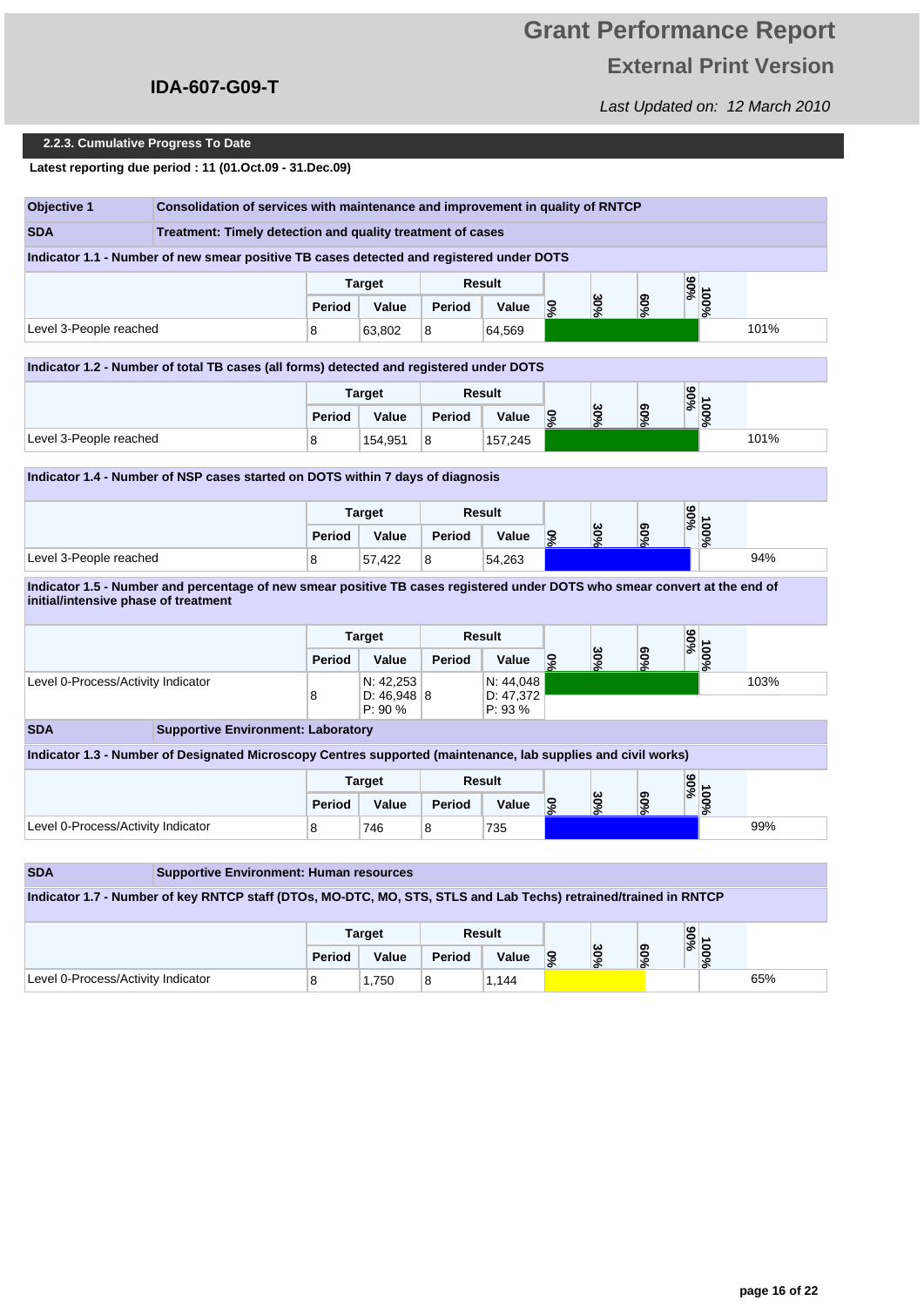### **IDA-607-G09-T**

|                                    |                                                                                                                                                                                                 | Expand and increase the reach of RNTCP |               |        |               |                 |     |           |         |      |
|------------------------------------|-------------------------------------------------------------------------------------------------------------------------------------------------------------------------------------------------|----------------------------------------|---------------|--------|---------------|-----------------|-----|-----------|---------|------|
| <b>SDA</b>                         | <b>Supportive Environment: Community TB care (CTBC)</b>                                                                                                                                         |                                        |               |        |               |                 |     |           |         |      |
|                                    | Indicator 2.1 - Number of NGOs and Private Practitioners involved under RNTCP DOTS programme in the 3 project states                                                                            |                                        |               |        |               |                 |     |           |         |      |
|                                    |                                                                                                                                                                                                 |                                        | <b>Target</b> |        | <b>Result</b> |                 |     |           | %56     |      |
|                                    |                                                                                                                                                                                                 | Period                                 | Value         | Period | Value         | 6%              | 30% | $60\%$    | $-0006$ |      |
| Level 0-Process/Activity Indicator |                                                                                                                                                                                                 | 8                                      | 375           | 8      | 400           |                 |     |           |         | 107% |
|                                    |                                                                                                                                                                                                 |                                        |               |        |               |                 |     |           |         |      |
| <b>SDA</b>                         | <b>TB/HIV</b>                                                                                                                                                                                   |                                        |               |        |               |                 |     |           |         |      |
|                                    | Indicator 2.2 - Number of TB suspects (HIV Positive plus HIV Negative) identified in clients attending HIV testing and counseling<br>services and referred for TB diagnosis to RNTCP facilities |                                        |               |        |               |                 |     |           |         |      |
|                                    |                                                                                                                                                                                                 |                                        | <b>Target</b> |        | Result        |                 |     |           | %06     |      |
|                                    |                                                                                                                                                                                                 | Period                                 | Value         | Period | Value         | <b>S</b>        | 30% | $^{9609}$ | 100%    |      |
| Level 3-People reached             |                                                                                                                                                                                                 | 8                                      | 1,600         | 8      | 3,420         |                 |     |           |         | 120% |
|                                    |                                                                                                                                                                                                 |                                        | <b>Target</b> |        | <b>Result</b> |                 |     |           | %56     |      |
|                                    |                                                                                                                                                                                                 | Period                                 | Value         | Period | Value         | $\mathcal{S}^0$ | 30% | $60\%$    | 100%    |      |
| Level 3-People reached             |                                                                                                                                                                                                 | 8                                      | 174           | 8      | 333           |                 |     |           |         | 120% |
|                                    |                                                                                                                                                                                                 |                                        |               |        |               |                 |     |           |         |      |
| <b>Objective 3</b>                 | Introduce DOTS Plus in a phased manner                                                                                                                                                          |                                        |               |        |               |                 |     |           |         |      |
| <b>SDA</b>                         | <b>MDR-TB</b>                                                                                                                                                                                   |                                        |               |        |               |                 |     |           |         |      |
|                                    | Indicator 3.1 - Number of new MDR-TB cases started on DOTS Plus treatment                                                                                                                       |                                        |               |        |               |                 |     |           |         |      |
|                                    |                                                                                                                                                                                                 |                                        | <b>Target</b> |        | Result        |                 |     |           | %56     |      |
|                                    |                                                                                                                                                                                                 |                                        |               |        |               |                 |     |           |         |      |
|                                    |                                                                                                                                                                                                 | Period                                 | Value         | Period | Value         | %               | 30% | $60\%$    | %5001   |      |

**Indicator 4.2 - Number of private providers trained in DOTS using the RNTCP Module for Private Practitioners and International Standard of Care guidelines**

|                        | <b>Target</b> |       | <b>Result</b>         |       |          |                     |                       | ဖ<br>0      |      |
|------------------------|---------------|-------|-----------------------|-------|----------|---------------------|-----------------------|-------------|------|
|                        | Period        | Value | <b>Period</b>         | Value | ဒ္ဓ<br>െ | ພ<br>с<br>$\bullet$ | ໑<br>o<br>$\sim$<br>െ | 8<br>₷<br>െ |      |
| Level 1-People trained | 1,800         |       | 3,148<br>ິ<br>$\circ$ |       |          |                     |                       |             | 120% |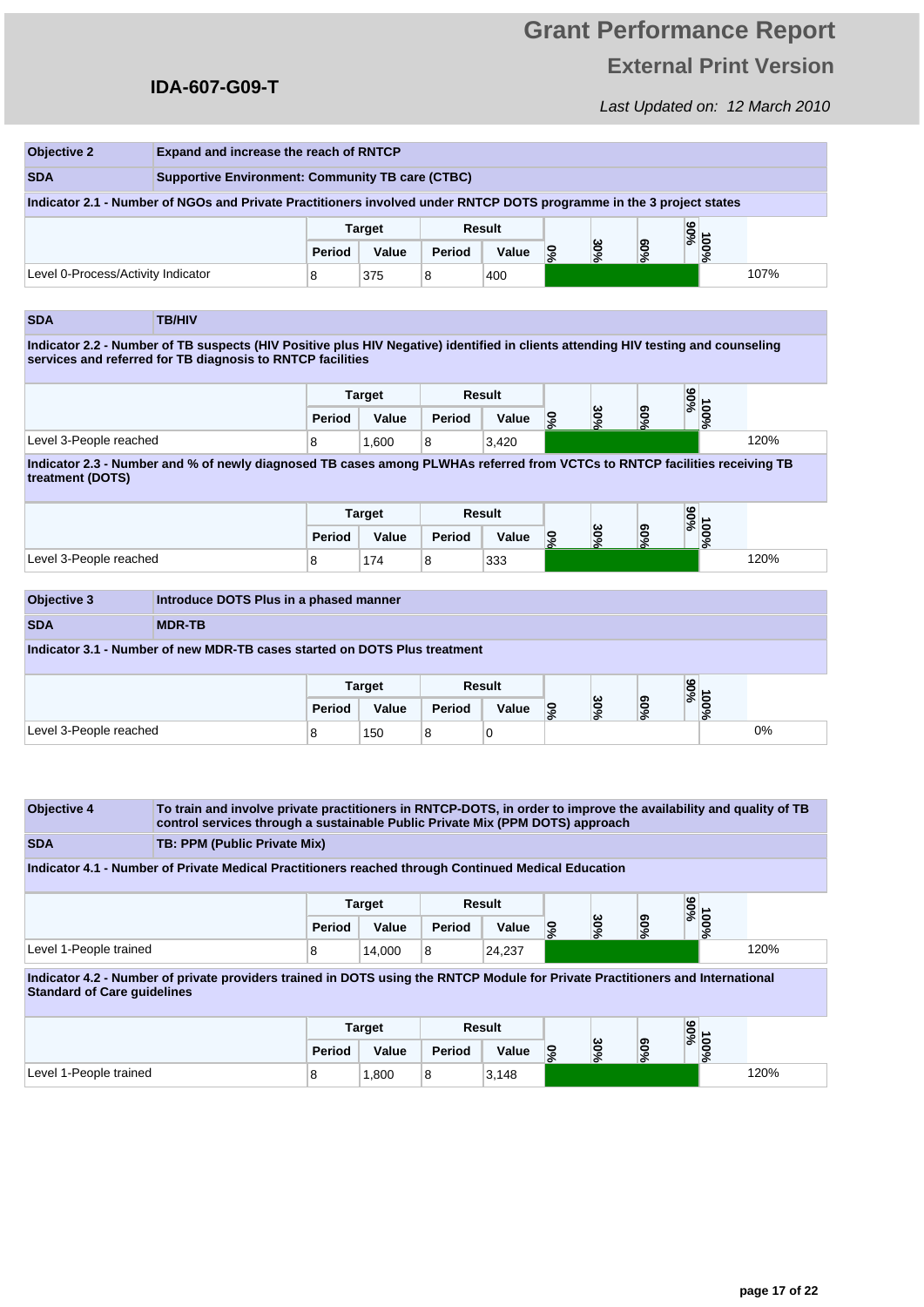## **Grant Performance Report External Print Version**

Last Updated on: 12 March 2010

#### **2.3. Financial Performance**

| 2.3.1. Grant Financial Key Performance Indicators (KPIs) |  |                                            |              |  |  |  |  |  |  |  |
|----------------------------------------------------------|--|--------------------------------------------|--------------|--|--|--|--|--|--|--|
|                                                          |  |                                            |              |  |  |  |  |  |  |  |
| <b>Grant Duration (months)</b>                           |  | 24 months Grant Amount                     | 8,579,594 \$ |  |  |  |  |  |  |  |
| % Time Elapsed (as of end date of the latest PU)         |  | 100% % disbursed by TGF (to date)          | 100%         |  |  |  |  |  |  |  |
| Time Remaining (as of end date of the latest PU)         |  | 0 months <b>Disbursed by TGF (to date)</b> | 8,579,594 \$ |  |  |  |  |  |  |  |
| Expenditures Rate (as of end date of the latest PU)      |  | 100% Funds Remaining (to date)             |              |  |  |  |  |  |  |  |

#### **2.3.2. Program Budget**

|                             | <b>Budget</b><br>Period 1 | <b>Budget</b><br>Period 2 | <b>Budget</b><br>Period 3 | <b>Budget</b><br>Period 4 | <b>Budget</b><br>Period 5 | <b>Budget</b><br>Period 6 | <b>Budget</b><br>Period <sub>7</sub> | <b>Budget</b><br>Period 8 |
|-----------------------------|---------------------------|---------------------------|---------------------------|---------------------------|---------------------------|---------------------------|--------------------------------------|---------------------------|
| <b>Period Covered From:</b> | 01.Apr.07                 | 01.Jul.07                 | 01.Oct.07                 | 01.Jan.08                 | 01.Apr.08                 | 01.Jul.08                 | 01.Oct.08                            | 01.Jan.09                 |
| Period Covered To:          | 30.Jun.07                 | 30.Sep.07                 | 31.Dec.07                 | 31.Mar.08                 | 30.Jun.08                 | 30.Sep.08                 | 31.Dec.08                            | 31.Mar.09                 |
| Currency:                   | <b>USD</b>                | <b>USD</b>                | <b>USD</b>                | <b>USD</b>                | <b>USD</b>                | <b>USD</b>                | USD                                  | <b>USD</b>                |
| Cumulative Budget Through:  | 1.018.865                 | 2,037,730                 | 3,056,595                 | 4,075,460                 | 5.324.711                 | 6.573.962                 | 7.823.213                            | 9,072,464                 |
| Summary Period Budget:      | 1,018,865                 | 1.018.865                 | 1,018,865                 | 1.018.865                 | 1,249,251                 | 1.249.251                 | 1.249.251                            | 1,249,251                 |

#### **Expenditure Categories**

### **Program Activities**

#### **Implementing Entities**

|                            | <b>Budget</b><br>Period 9 | <b>Budget</b><br>Period 10 | <b>Budget</b><br>Period 11 | <b>Budget</b><br>Period 12 | <b>Budget</b><br>Period 13 | <b>Budget</b><br>Period 14 | <b>Budget</b><br>Period 15 | <b>Budget</b><br>Period 16 |
|----------------------------|---------------------------|----------------------------|----------------------------|----------------------------|----------------------------|----------------------------|----------------------------|----------------------------|
| Period Covered From:       | 01.Apr.09                 | 01.Jul.09                  | 01.Oct.09                  | 01.Jan.10                  | 01.Apr.10                  | $01$ .Jul.10               | 01.0ct.10                  | 01.Jan.11                  |
| Period Covered To:         | 30.Jun.09                 | 30.Sep.09                  | 31.Dec.09                  | 31.Mar.10                  | 30.Jun.10                  | 30.Sep.10                  | 31.Dec.10                  | 31.Mar.11                  |
| Currency:                  | <b>USD</b>                | <b>USD</b>                 | <b>USD</b>                 | <b>USD</b>                 | <b>USD</b>                 | <b>USD</b>                 | USD                        | <b>USD</b>                 |
| Cumulative Budget Through: | 10,323,442                | 11.574.420                 | 12.825.398                 | 14,076,376                 | 15.313.466                 | 16,550,556                 | 17.787.646                 | 19,024,736                 |
| Summary Period Budget:     | 1,250,978                 | 1,250,978                  | 1,250,978                  | 1,250,978                  | 1,237,090                  | 1.237.090                  | 1.237.090                  | 1,237,090                  |

### **Expenditure Categories**

#### **Program Activities**

#### **Implementing Entities**

|                            | <b>Budget</b><br>Period 17 | <b>Budget</b><br>Period 18 | <b>Budget</b><br>Period 19 | <b>Budget</b><br>Period 20 | <b>Budget</b><br>Period 21 | <b>Budget</b><br>Period 22 | <b>Budget</b><br>Period 23 | <b>Budget</b><br>Period 24 |
|----------------------------|----------------------------|----------------------------|----------------------------|----------------------------|----------------------------|----------------------------|----------------------------|----------------------------|
| Period Covered From:       | 01.Apr.11                  | 01.Jul.11                  | 01.Oct.11                  | 01.Jan.12                  | 01.Apr.12                  | 01.Jul.12                  | 01.Oct.12                  | 01.Jan.13                  |
| Period Covered To:         | 30.Jun.11                  | 30.Sep.11                  | 31.Dec.11                  | 31.Mar.12                  | 30.Jun.12                  | 30.Sep.12                  | 31.Dec.12                  | 31.Mar.13                  |
| Currency:                  | <b>USD</b>                 | <b>USD</b>                 | <b>USD</b>                 | <b>USD</b>                 | <b>USD</b>                 | <b>USD</b>                 | <b>USD</b>                 | USD.                       |
| Cumulative Budget Through: | 20,336,440                 | 21.648.144                 | 22,959,848                 | 24,271,552                 | 24,271,552                 | 24.271.552                 | 24.271.552                 | 24.271.552                 |
| Summary Period Budget:     | 1,311,704                  | 1,311,704                  | 1,311,704                  | 1,311,704                  |                            |                            |                            |                            |

#### **Expenditure Categories**

**Program Activities**

**Implementing Entities**

**- Comments and additional information**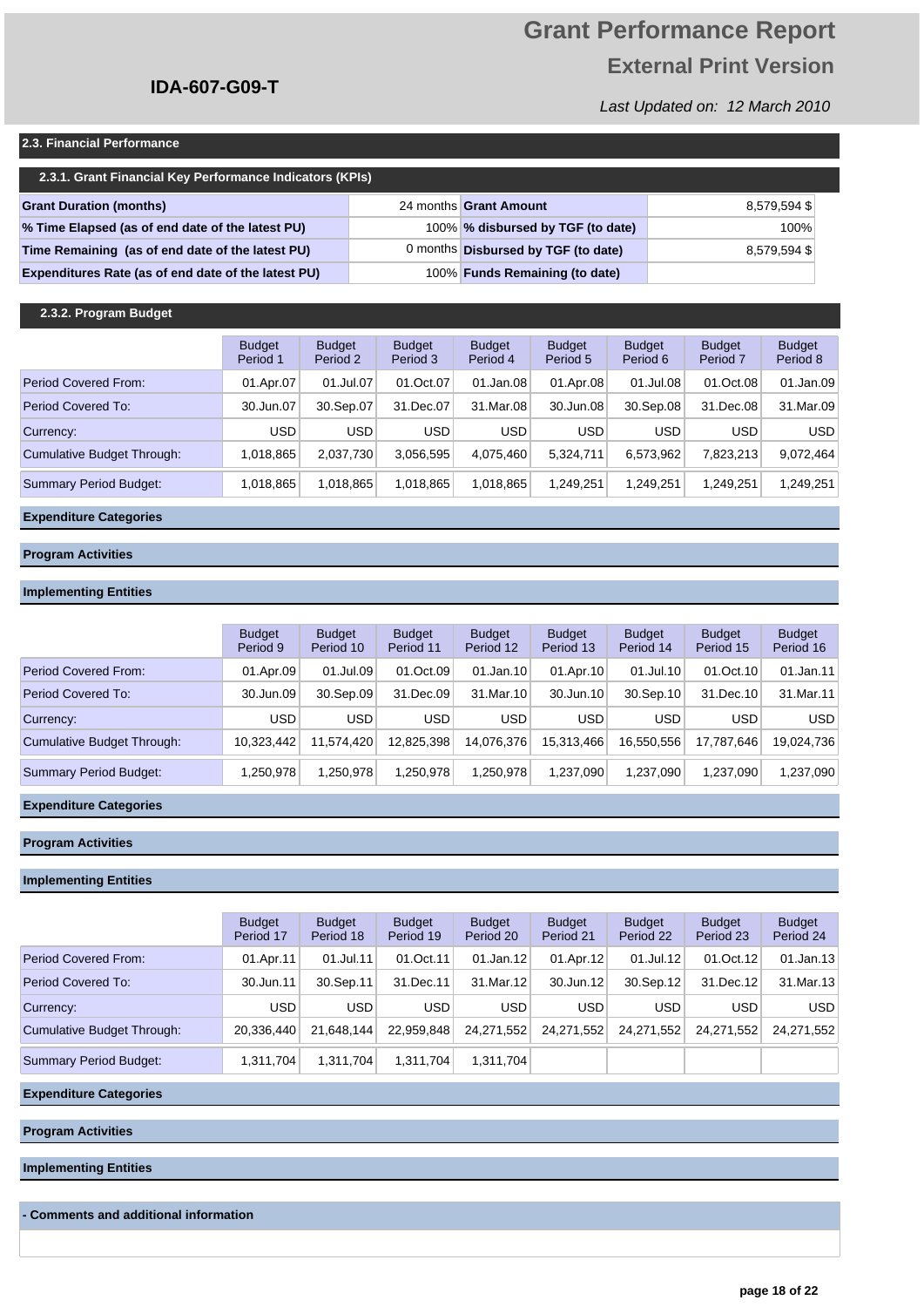## **Grant Performance Report External Print Version**

Last Updated on: 12 March 2010

| 2.3.3. Program Expenditures                                                             |                               |                                    |                                   |             |                            |
|-----------------------------------------------------------------------------------------|-------------------------------|------------------------------------|-----------------------------------|-------------|----------------------------|
| Period PU4: 01. Oct. 08 - 31. Mar. 09                                                   | Actual<br><b>Expenditures</b> | <b>Cumulative</b><br><b>Budget</b> | Cumulative<br><b>Expenditures</b> | Variance    | <b>Reason for variance</b> |
| 1. Total actual expenditures vs. budget                                                 | \$3,708,832                   | \$9.072.464                        | \$9.096.396                       | $$ -23.932$ |                            |
| 1a. PR's Total expenditure                                                              | \$1,947,458                   |                                    | \$6,201,009                       |             |                            |
| 1b. Disbursements to sub-recipients                                                     | \$1,761,374                   |                                    | \$2,895,387                       |             |                            |
| 2. Health product expenditures vs. Budget<br>(already included in "Total Actual" above) | \$2,009,992                   |                                    | \$3.658.667                       |             |                            |
| 2a. Pharmaceuticals                                                                     | \$1,870,808                   |                                    | \$3,120,221                       |             |                            |
| 2b. Health products, commodities and<br>equipment                                       | \$139.184                     |                                    | \$538,445                         |             |                            |

#### **2.3.4. Cumulative Program Budget, Expenditures and Disbursement to Date**



#### **2.3.5. Summary of Financial Accountability Issues from PR Annual Audit Report**

| <b>Date Received</b>                                                                                                |           | <b>Expected Date</b> | 30.Sep.08 |  |  |  |  |  |
|---------------------------------------------------------------------------------------------------------------------|-----------|----------------------|-----------|--|--|--|--|--|
| <b>Period Covered From</b>                                                                                          | 15.Mav.08 | То                   | 30.Sep.09 |  |  |  |  |  |
| Annual Report due date: 15 May 2008 to 15 May 2009<br>Audit Report due date: 30 September 2008 to 30 September 2009 |           |                      |           |  |  |  |  |  |

#### **2.4. Progress Update and Disbursement Information**

| Rating    | Description                           |
|-----------|---------------------------------------|
| А1        | <b>Exceeding expectations</b>         |
| A2        | <b>Meeting expectations</b>           |
| <b>B1</b> | Adequate                              |
| R2        | Inadequate but potential demonstrated |
|           | Unacceptable                          |

**Progress Updates Disputes Disputes Disputes Disputes Disputes Disputes Disputes Disputes Disputes**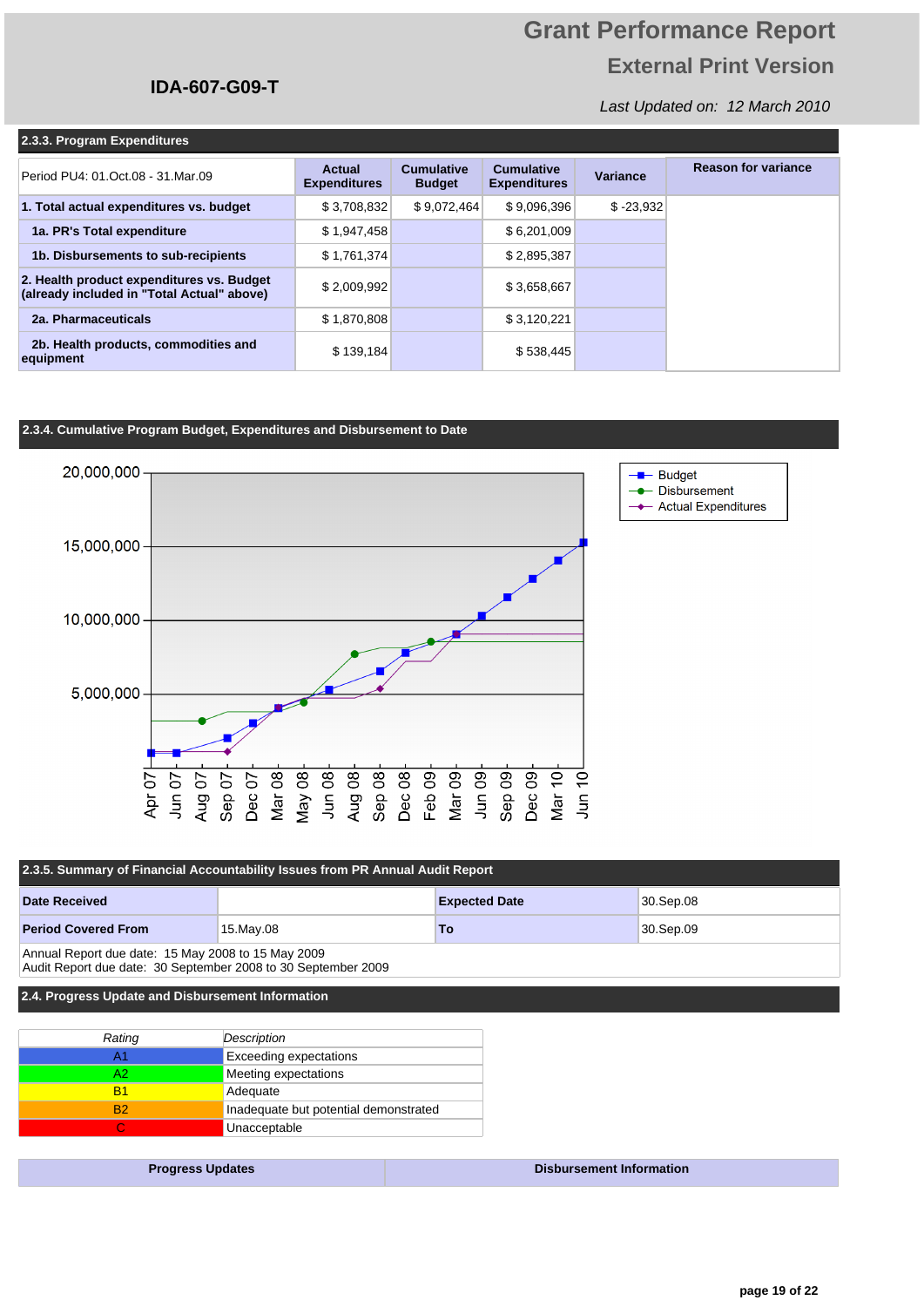### **IDA-607-G09-T**

| PU                                                                                                                                                                                                                                                                                                                                                                                                                                                                                                                                                                                                                                                                                                                                            | <b>PU Period</b>           |                            |  | <b>TGF</b><br>Rating                                            | <b>DR</b>                                                              | <b>DR Period</b><br><b>Covered</b> | <b>PR Request</b> |                                                                                                                                                                                                                                                                                                                                                                                                                                                                                                                                                                                                                                                                                                                                                                                                                                                                                                                                  | Disbursement Disbursement<br><b>Amount</b> | <b>Date</b>                        |  |
|-----------------------------------------------------------------------------------------------------------------------------------------------------------------------------------------------------------------------------------------------------------------------------------------------------------------------------------------------------------------------------------------------------------------------------------------------------------------------------------------------------------------------------------------------------------------------------------------------------------------------------------------------------------------------------------------------------------------------------------------------|----------------------------|----------------------------|--|-----------------------------------------------------------------|------------------------------------------------------------------------|------------------------------------|-------------------|----------------------------------------------------------------------------------------------------------------------------------------------------------------------------------------------------------------------------------------------------------------------------------------------------------------------------------------------------------------------------------------------------------------------------------------------------------------------------------------------------------------------------------------------------------------------------------------------------------------------------------------------------------------------------------------------------------------------------------------------------------------------------------------------------------------------------------------------------------------------------------------------------------------------------------|--------------------------------------------|------------------------------------|--|
| 0                                                                                                                                                                                                                                                                                                                                                                                                                                                                                                                                                                                                                                                                                                                                             | 01.Apr.07 -                |                            |  |                                                                 | 1                                                                      | 01.Apr.07 -<br>31.Dec.07           | 3,202,899         | 3,202,899                                                                                                                                                                                                                                                                                                                                                                                                                                                                                                                                                                                                                                                                                                                                                                                                                                                                                                                        |                                            | \$3,202,899 14 Aug 2007            |  |
|                                                                                                                                                                                                                                                                                                                                                                                                                                                                                                                                                                                                                                                                                                                                               | <b>Summary of Progress</b> |                            |  | Reasons for variance between PR Request and Actual Disbursement |                                                                        |                                    |                   |                                                                                                                                                                                                                                                                                                                                                                                                                                                                                                                                                                                                                                                                                                                                                                                                                                                                                                                                  |                                            |                                    |  |
|                                                                                                                                                                                                                                                                                                                                                                                                                                                                                                                                                                                                                                                                                                                                               |                            |                            |  |                                                                 |                                                                        |                                    |                   |                                                                                                                                                                                                                                                                                                                                                                                                                                                                                                                                                                                                                                                                                                                                                                                                                                                                                                                                  |                                            |                                    |  |
| <b>PU</b>                                                                                                                                                                                                                                                                                                                                                                                                                                                                                                                                                                                                                                                                                                                                     | <b>PU Period</b>           |                            |  | <b>TGF</b><br>Rating                                            | <b>DR</b>                                                              | <b>DR Period</b><br><b>Covered</b> | <b>PR Request</b> |                                                                                                                                                                                                                                                                                                                                                                                                                                                                                                                                                                                                                                                                                                                                                                                                                                                                                                                                  | <b>Disbursement</b><br><b>Amount</b>       | <b>Disbursement</b><br><b>Date</b> |  |
| 1                                                                                                                                                                                                                                                                                                                                                                                                                                                                                                                                                                                                                                                                                                                                             | 01.Apr.07 -<br>30.Sep.07   |                            |  | <b>B1</b>                                                       | 2                                                                      | 01.Oct.07 -<br>29. Mar. 08         | 1,252,689         | 1,248,523                                                                                                                                                                                                                                                                                                                                                                                                                                                                                                                                                                                                                                                                                                                                                                                                                                                                                                                        |                                            | \$1,202,689 06 May 2008            |  |
| <b>Summary of Progress</b>                                                                                                                                                                                                                                                                                                                                                                                                                                                                                                                                                                                                                                                                                                                    |                            |                            |  |                                                                 |                                                                        |                                    |                   | Reasons for variance between PR Request and Actual Disbursement                                                                                                                                                                                                                                                                                                                                                                                                                                                                                                                                                                                                                                                                                                                                                                                                                                                                  |                                            |                                    |  |
| PR's overall utilization is 52%. Low utilization is primarily<br>because of non procurement of drugs and research<br>studies. However, drugs shall be procured in the<br>subsequent period and PR has taken necessary steps to<br>make up for other shortfalls. In view of this, LFA finds B1<br>as the apt rating. Disbursement request period covered<br>in DR1 was April-December 2007, and the disbursement<br>request period in DR2 is October 2007-June 2008<br>resulting in overlapping of quarter October-December<br>2007.<br>On data and quality reporting, SOEs were collected and<br>collated by PR in time and also submitted to LFA with all<br>clarifications. LFA found the data quality and reporting to<br>be satisfactory. |                            |                            |  |                                                                 | up for other shortfalls.                                               |                                    |                   | Disbursement request period covered in DR1 was April 2007- December 2007 and the<br>disbursement request period in DR2 is October 2007 - June 2008; resulting in<br>overlapping of quarter October – December 2007. Therefore, LFA in its computations has<br>considered budget for the period January 1, PR's overall utilization is 52%. Low utilization<br>is primarily because of non procurement of drugs and research studies. However, drugs<br>shall be procured in the subsequent period and PR has taken necessary steps to make                                                                                                                                                                                                                                                                                                                                                                                       |                                            |                                    |  |
| <b>PU</b>                                                                                                                                                                                                                                                                                                                                                                                                                                                                                                                                                                                                                                                                                                                                     | <b>PU Period</b>           |                            |  | <b>TGF</b><br>Rating                                            | <b>DR</b>                                                              | <b>DR Period</b><br><b>Covered</b> | <b>PR Request</b> |                                                                                                                                                                                                                                                                                                                                                                                                                                                                                                                                                                                                                                                                                                                                                                                                                                                                                                                                  | <b>Disbursement</b><br><b>Amount</b>       | <b>Disbursement</b><br><b>Date</b> |  |
| 1                                                                                                                                                                                                                                                                                                                                                                                                                                                                                                                                                                                                                                                                                                                                             | 01.Apr.07 -<br>30.Sep.07   |                            |  | <b>B1</b>                                                       | 2.1                                                                    | 01.Oct.07 -<br>29. Mar. 08         |                   |                                                                                                                                                                                                                                                                                                                                                                                                                                                                                                                                                                                                                                                                                                                                                                                                                                                                                                                                  |                                            | \$50,000 06 May 2008               |  |
|                                                                                                                                                                                                                                                                                                                                                                                                                                                                                                                                                                                                                                                                                                                                               |                            | <b>Summary of Progress</b> |  |                                                                 | Reasons for variance between PR Request and Actual Disbursement        |                                    |                   |                                                                                                                                                                                                                                                                                                                                                                                                                                                                                                                                                                                                                                                                                                                                                                                                                                                                                                                                  |                                            |                                    |  |
| PR's overall utilization is 52%. Low utilization is primarily<br>because of non procurement of drugs and research<br>studies. However, drugs shall be procured in the<br>subsequent period and PR has taken necessary steps to<br>make up for other shortfalls. In view of this, LFA finds B1<br>as the apt rating. Disbursement request period covered<br>in DR1 was April-December 2007, and the disbursement<br>request period in DR2 is October 2007-June 2008<br>resulting in overlapping of quarter October-December<br>2007.<br>On data and quality reporting, SOEs were collected and<br>collated by PR in time and also submitted to LFA with all<br>clarifications. LFA found the data quality and reporting to<br>be satisfactory. |                            |                            |  |                                                                 | expects to receive the invoices soon.                                  |                                    |                   | Overall performanceThis amount is calculated as follows: \$2,139,431.49 forecasted by<br>PR for Q 3-4 plus \$1,200,483.07 for buffer period of Q5 less LFA verified cash balance of<br>\$2,087,225.65. The recommended amount is in line with the work plan and budget. This<br>is a split disbursement. \$1,202,688.90 should be disbursed to the PR. \$50,000 was<br>directly disbursed to GLC for MDR-TB treatment that is commencing in Year 2. This was<br>already part of the Year 1 budget. GLC Bank Account details are provided in the Stop TB<br>Partnership Secretariat letter (please see attached). The health products procurement<br>has been initiated. As this process is lengthy (the drugs are procured centrally for the<br>entire country and then supplied to the General Medical Store Depots for onward supply<br>to the states), the PR will update the PRM as soon as it receives the invoices. The PR |                                            |                                    |  |
| PU                                                                                                                                                                                                                                                                                                                                                                                                                                                                                                                                                                                                                                                                                                                                            | <b>PU Period</b>           |                            |  | <b>TGF</b><br>Rating                                            | <b>DR</b>                                                              | <b>DR Period</b><br><b>Covered</b> | <b>PR Request</b> |                                                                                                                                                                                                                                                                                                                                                                                                                                                                                                                                                                                                                                                                                                                                                                                                                                                                                                                                  | <b>Disbursement</b><br><b>Amount</b>       | <b>Disbursement</b><br><b>Date</b> |  |
| 2                                                                                                                                                                                                                                                                                                                                                                                                                                                                                                                                                                                                                                                                                                                                             | 01.Oct.07 -<br>31.Mar.08   |                            |  | Α1                                                              | 3                                                                      | 01.Apr.08 -<br>31.Dec.08           | 3,271,250         | 3,005,269                                                                                                                                                                                                                                                                                                                                                                                                                                                                                                                                                                                                                                                                                                                                                                                                                                                                                                                        |                                            | \$3,271,250 21 Aug 2008            |  |
| <b>Summary of Progress</b>                                                                                                                                                                                                                                                                                                                                                                                                                                                                                                                                                                                                                                                                                                                    |                            |                            |  |                                                                 | <b>Reasons for variance between PR Request and Actual Disbursement</b> |                                    |                   |                                                                                                                                                                                                                                                                                                                                                                                                                                                                                                                                                                                                                                                                                                                                                                                                                                                                                                                                  |                                            |                                    |  |
| PR's overall utilization rate is 97%. The sharp increase<br>since the previous DR is due to bulk procurement of<br>drugs and equipment. This masks a rather low utilization<br>rate in the areas of Commodities and Products (53%),<br>Planning and Admin (66%) and Outreach (32%). Grant<br>performance is very good although training targets are<br>lagging behind. Training is now well underway and<br>targets are expected to be reached in the coming<br>periods. The grant has no major management issues.                                                                                                                                                                                                                            |                            |                            |  | n/a                                                             |                                                                        |                                    |                   |                                                                                                                                                                                                                                                                                                                                                                                                                                                                                                                                                                                                                                                                                                                                                                                                                                                                                                                                  |                                            |                                    |  |